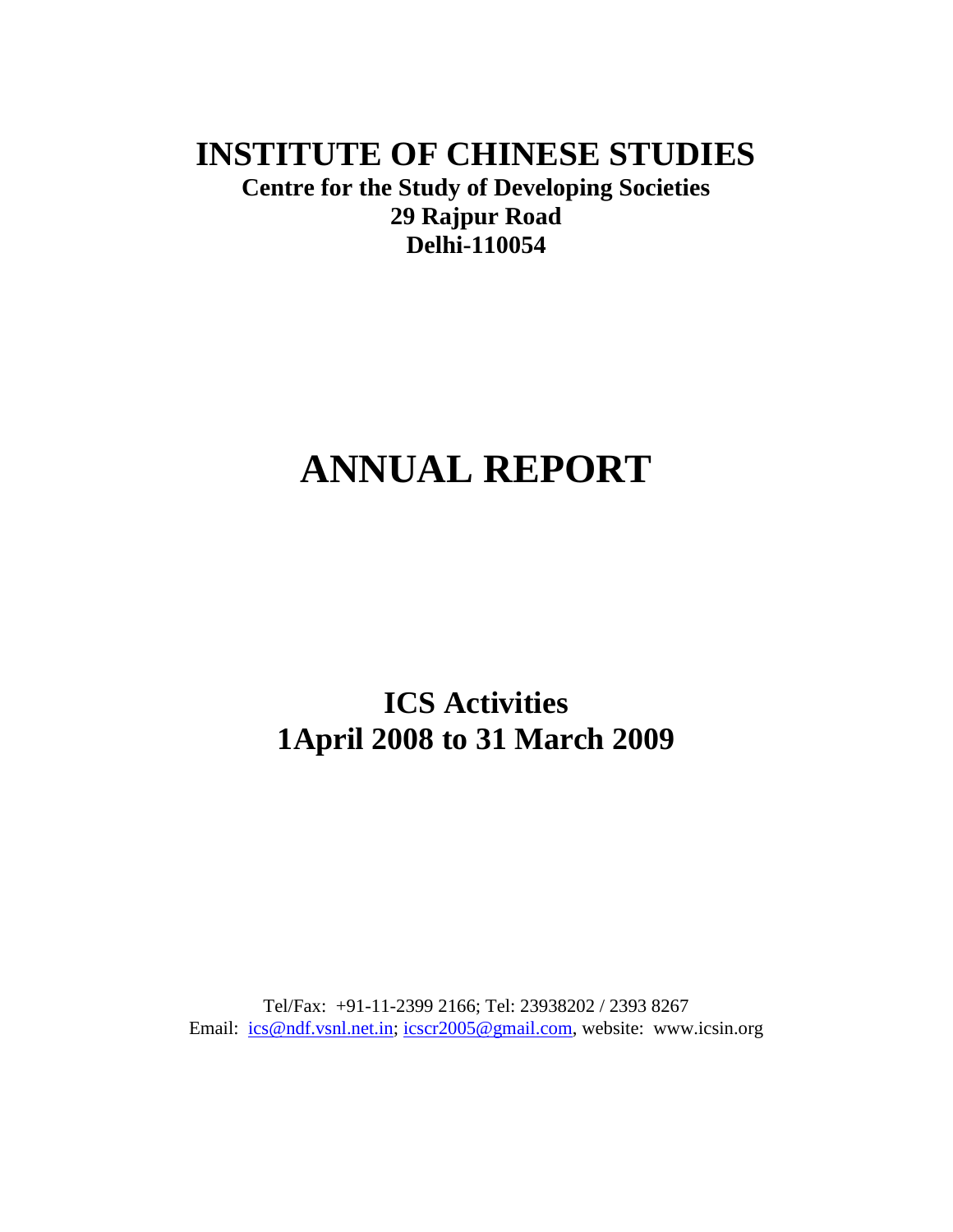# **CONTENTS**

# Page

| 1.  | Overview                                              | 3              |
|-----|-------------------------------------------------------|----------------|
| 2.  | National and International Seminars and Workshops     | $\overline{4}$ |
| 3.  | <b>ICS</b> Participation in International Conferences | 6              |
| 4.  | <b>ICS Wednesday Seminars</b>                         | 6              |
| 5.  | <b>Research and Training</b>                          | 6              |
| 6.  | Dissemination and Outreach                            | 7              |
| 7.  | <b>ICS</b> Library                                    | $\overline{7}$ |
| 8.  | Distinguished visitors                                | 9              |
| 10. | <b>Faculty Awards and Memberships</b>                 | 16             |
|     |                                                       |                |
|     | Annexures:                                            |                |
|     | 1: ICS Wednesday Seminars                             | 18             |
|     | 3: ICS Office-bearers, Faculty and Staff              | 20             |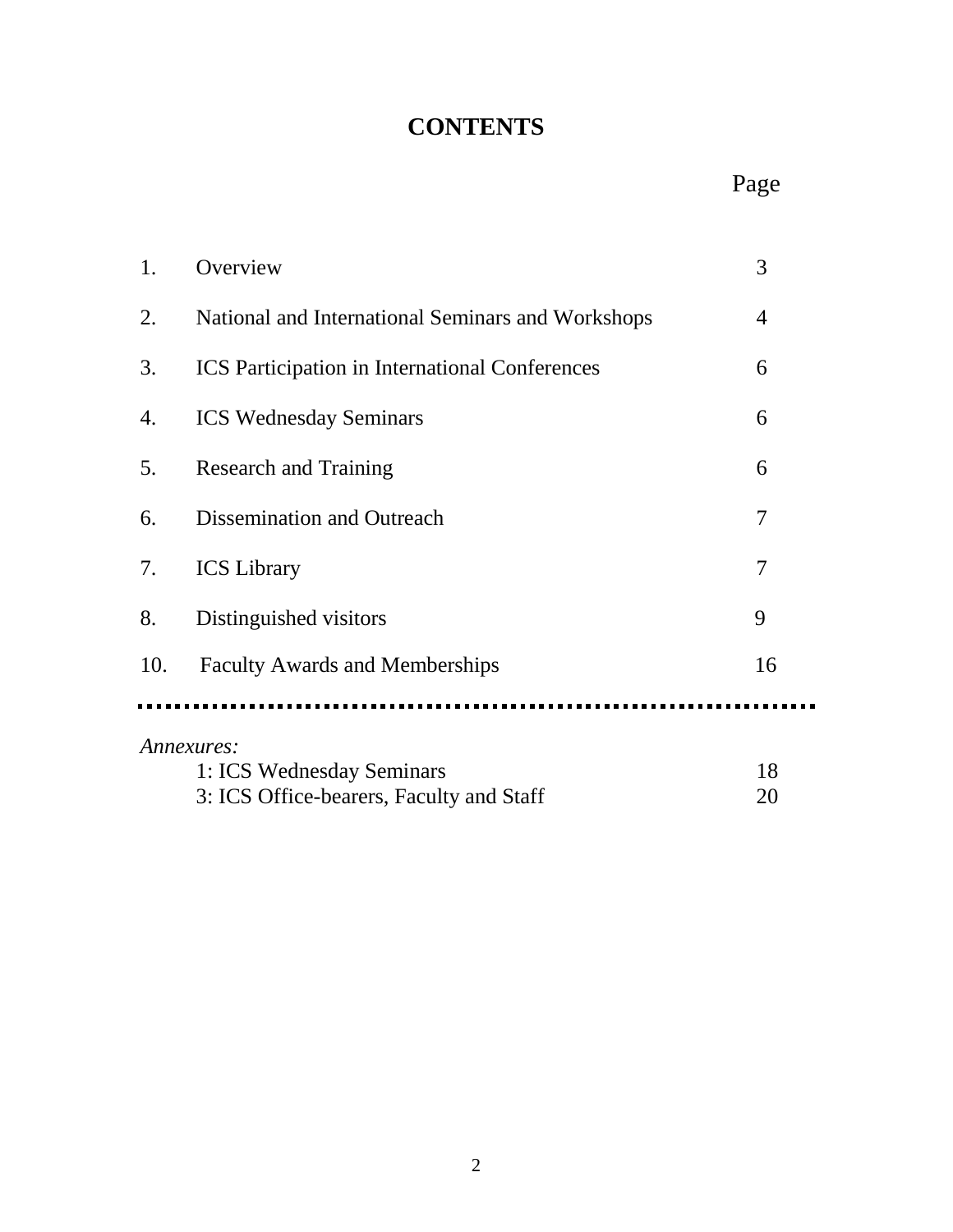## *ICS Annual Report* **1 st April 2008 to 31st March 2009**

## **1. OVERVIEW**

#### **Introduction to the Institute of Chinese Studies**

The Institute of Chinese Studies (ICS) grew out of the China Study Group which was initiated in 1969 as an informal, interdisciplinary forum of scholars working on China at various universities and research institutes of Delhi. The Group conducted fortnightly discussions on contemporary topics, and helped sustain *China Report*, the only Indian journal on China and East Asia. In 1990, the China Study Group was reconstituted as the Institute of Chinese Studies (ICS), an interdisciplinary East Asian research programme of the Centre for the Study of Developing Societies, Delhi.

The main function of the ICS is to promote the systematic study of China and East Asia in India by initiating and supporting research programmes, both within the Institute and outside. It seeks to provide a forum for sustained scholarly exchange and interaction between Indian academics and scholars from China and other parts of the world, to build up resource materials and a data-base on China, to disseminate information and research findings to a wider public, as well as to train younger social scientists in East Asian Studies.

Over recent years, the ICS has received financial and other support for its activities from a number of sources, including the Ministry of External Affairs, Government of India; the Indian Council of Social Science Research; the Ford Foundation, New Delhi; the Japan Foundation; the Sasakawa Peace Foundation, Japan; the Confederation of Indian Industry (CII); and the Tata Iron and Steel Corporation (TISCO). Recent years have also seen the consolidation of three new ICS programmes: the East Asia Programme, the Chinese Economy Research Programme, and the India-China Comparative Studies Programme, as well as the initiation of research focus on Vietnam and Korea.

ICS has been the nodal agency for the Bangladesh-China-India-Myanmar (BCIM) Forum for Economic Cooperation and the China-India-Russia Trilateral Academic Conference, as well as a foundation member of the Boao Forum for Asia (BFA), Hainan. The Institute also has MoUs with a number of institutions in China and elsewhere in Asia to promote academic cooperation and research activities.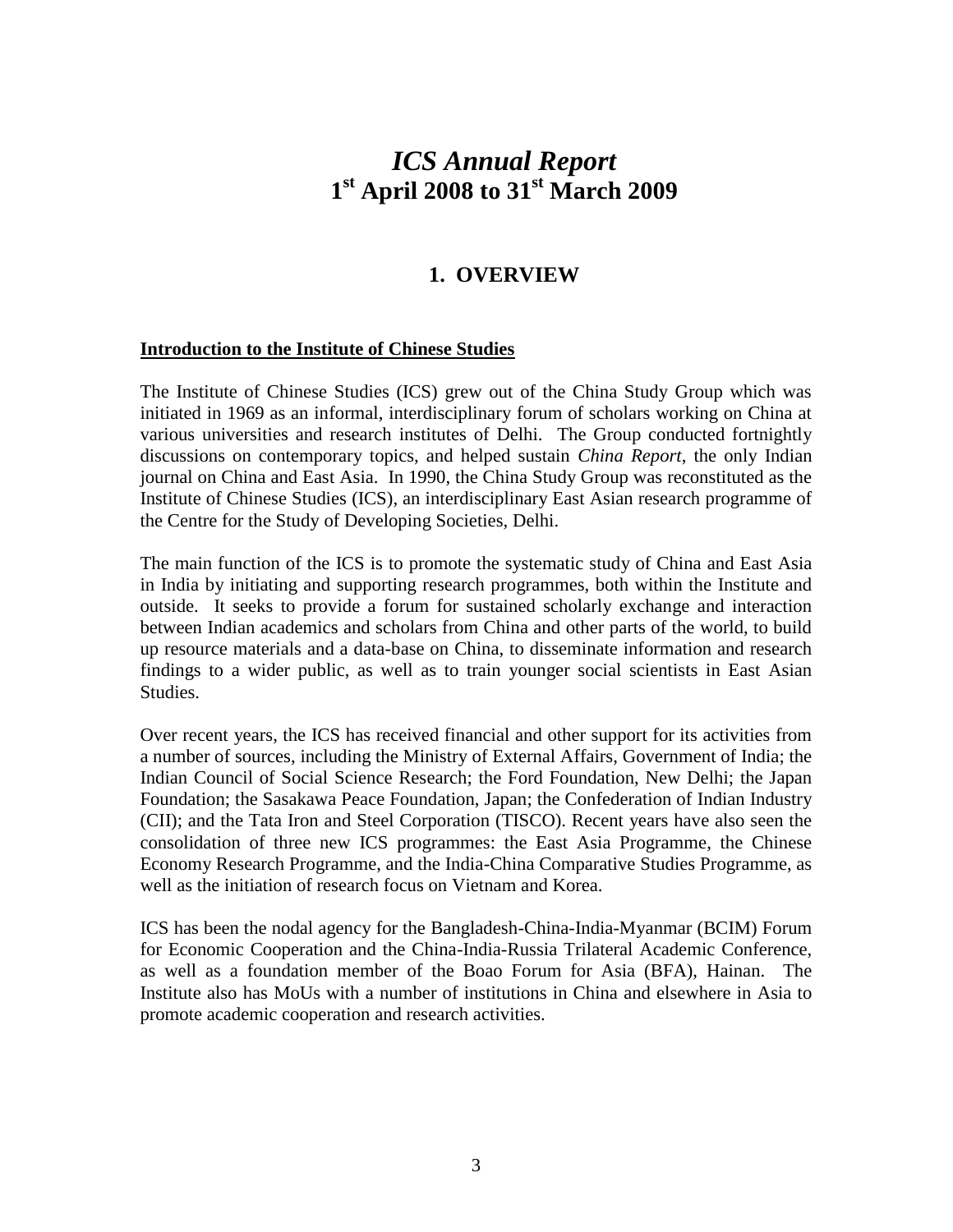## *ICS Annual Report* **1 April 2008 to 31March 2009**

## **2. NATIONAL AND INTERNATIONAL SEMINARS AND WORKSHOPS**

#### **ICS Lecture Programmes**

- 1. Under its East Asia Programme, ICS collaborated with the India International Centre to host a series of lectures of general public interest.
	- (a) The first, by Prof. Wang Bangwei (Dean of Oriental Studies, Beijing University) on "Nalanda as a Symbol and New Starting Point: Revitalizing the Tradition of Mutual Understanding for Asian People". The lecture, held on 11 August 2008 was moderated by Prof Brij Tankha. Prof Tansen Sen of City University of New York also spoke about the Nalanda Mentor Group in the meeting.
	- (b) The second lecture in the series on "Women Writers in Post Mao China: A Journey of Creativity and Activism" was delivered by Dr Sabaree Mitra (Associate Professor, JNU) on 11 September 2008, moderated by Prof. Rimli Bhattacharya, Dept of English, University of Delhi.
	- (c) The third lecture on "China and the Making of Bombay" was delivered by Dr Madhvi Thampi (Associate Professor, JNU). It was held on 17 September 2008, and moderated by Prof. Amar Faruqi, Dept of History, University of Delhi.
- 2. With the support of the Chinese Embassy and collaboration with the Indian Council of World Affairs, ICS organized a public lecture by Chinese Foreign Minister, HE Mr. Yang Jiechi. This was held on 09 September 2008 in the Hyatt Regency, New Delhi. Amb. Vinod Khanna, Emeritus Fellow ICS, summed up the discussion.
- 3. In association with the RIS, ICS had arranged a seminar on "India East Asia Economic Cooperation: the Case of Logistic Network" by Prof. Suo Kojima, Kokushikan University, Tokyo and Dr Prabir De, Fellow RIS. This was held at India Habitat Centre on 18 September 2008.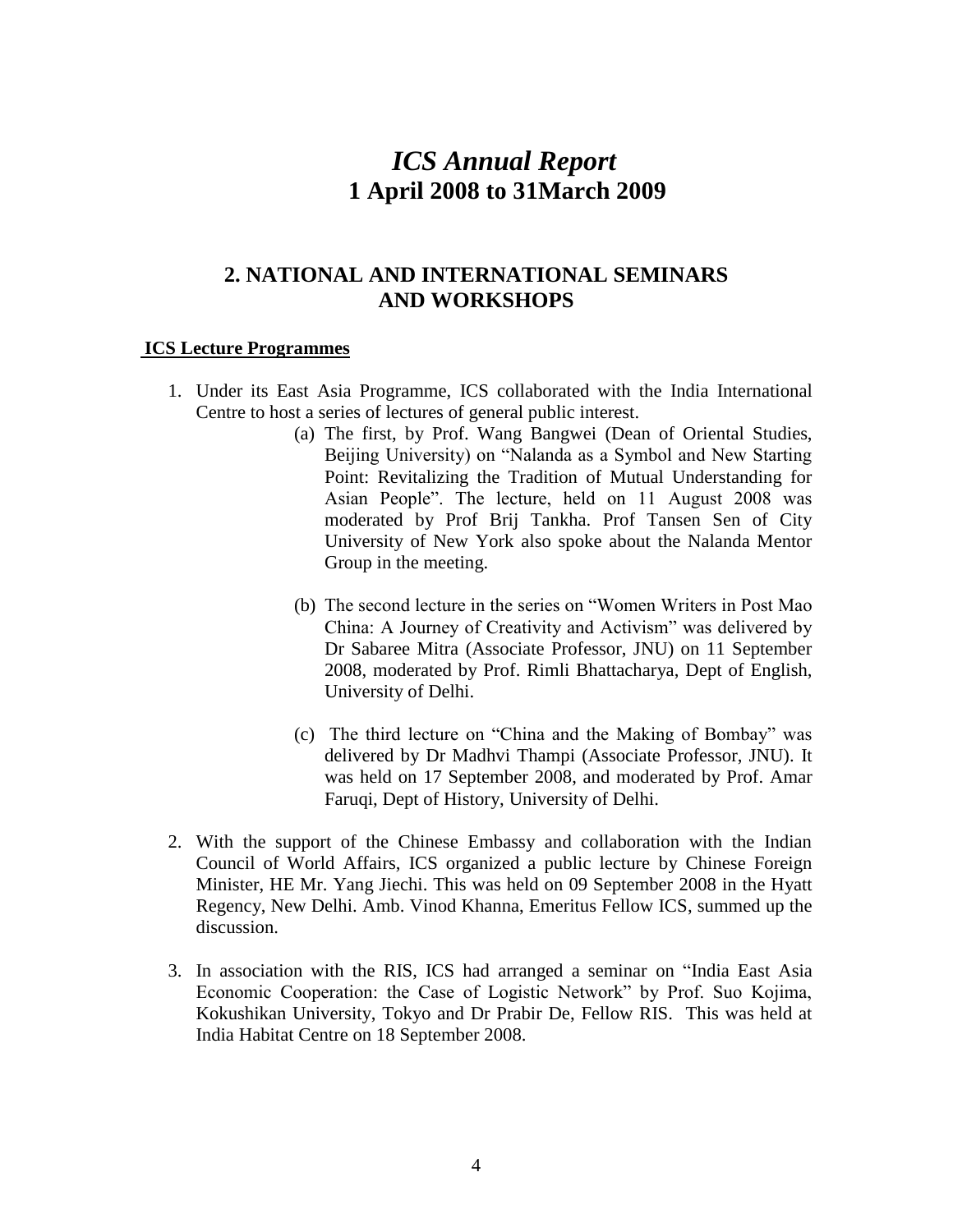- 4. The Fifth Giri Deshingkar Memorial Lecture was delivered by Prof. Ashwini Saith (Institute of Social Studies, The Hague) on 19 September 2008 at the India International Centre, New Delhi. Prof. Saith presented a paper on "China and India: The Institutional Roots of Differential Performance". The Lecture was chaired by Prof Rajeev Bhargava and Concluding Remarks were presented by Prof Manoranjan Mohanty. Prof. Patricia Uberoi introduced the speaker and spoke about Prof Giri Deshingkar.
- 5. In Association with RIS and CSD, ICS organized a Seminar on "Global Economic Crisis: Responses from South" on 12 November 2008 at CSD Seminar room Lodhi Estate, Delhi. Prof. Amit Bhaduri (CSD) Prof. Ram Gopal Agarwala (RIS) spoke on the subject. The seminar was chaired by Prof. Manoranjan Mohanty.
- 6. ICS organized a lecture by Prof. Prasenjit Duara, (Director of Research, Humanities and Social sciences, National University of Singapore) on "Historical Narratives and Transnationalism in East Asia" at CSDS Seminar Room.This was held on 15 November 2008. The seminar was chaired by Prof Patricia Uberoi. Dr. Shail Mayaram (CSDS), Dr. Madhavi Thampi (ICS/DU) presented their view in the paper as discussants.
- 7. In association with the Centre for Women's Development Studies, ICS organized a lecture by Prof Tani E Barlow Rice University, Department of History on "Addressing an Enigma the Modern Girl Project: Problems and Solutions" on 4<sup>th</sup> August 2008 at Seminar Room CWDS, New Delhi
- 8. In Association with IGNCA, ICS organized an International Seminar on "New Perspectives of Inter-cultural Studies" to honour Prof Tan Chung on 5-6 December 2008 at IGNCA, New Delhi.

#### **ICS Workshops**

- (i) A Roundtable discussion was held on 3 September 2008 on "China and the 2008 Olympics: Political and Social Dimensions". The Speakers were: Prof. Patricia Uberoi, Prof. Manoranjan Mohanty, Prof. Sreemati Chakrabarti and Dr. Madhavi Thampi.
- (ii) ICS organized Second East Asia Research Scholars" Colloquium involving students of East Asian Studies in JNU. DU, JMI and University of Kashmir. Sanjeev Kumar (ICS) coordinated the Conference, which was held on 28 February 2009. .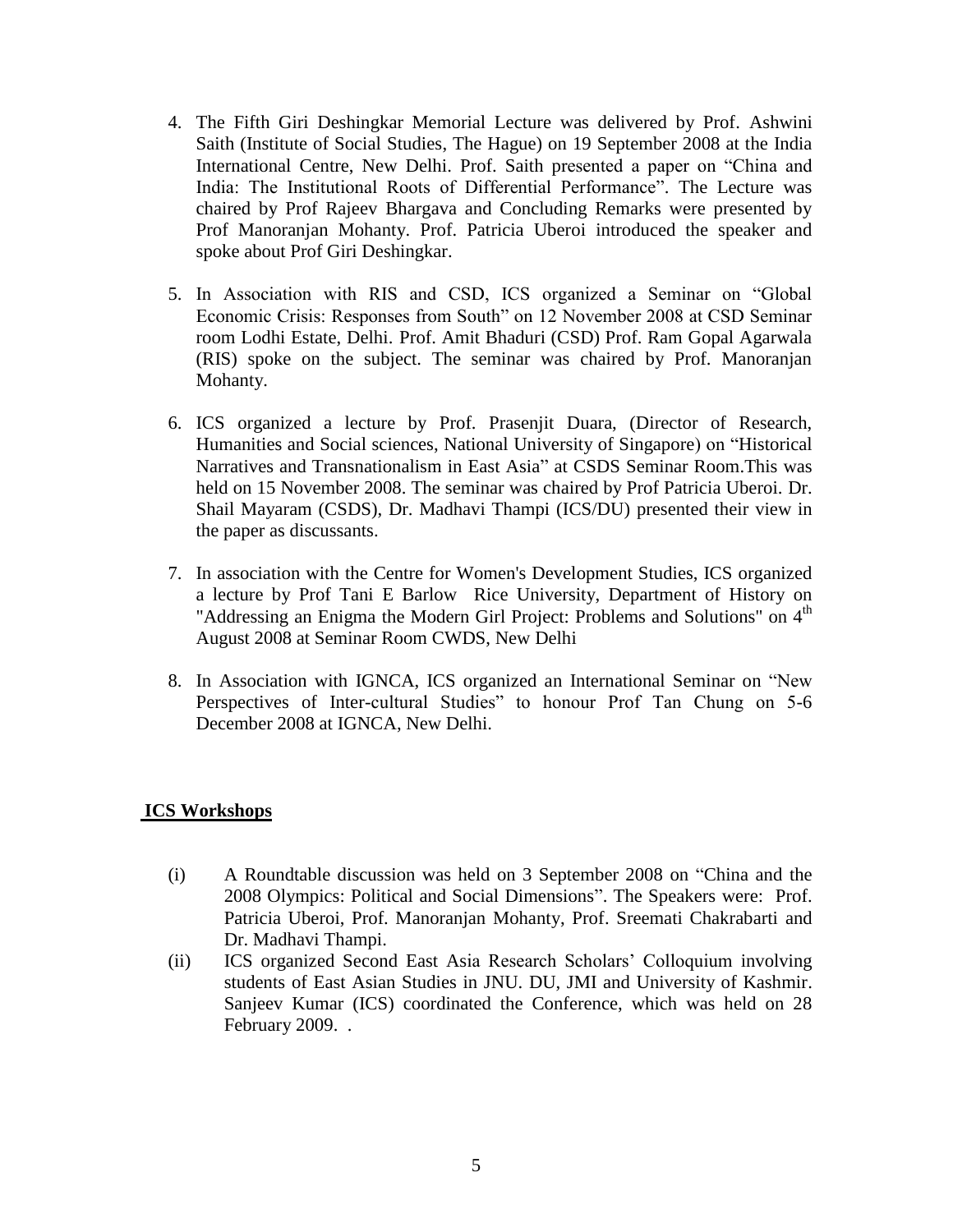## **3. ICS PARTICIPATION IN INTERNATIONAL CONFERENCES**

#### **International Conferences**

.

- (i) The East Asia programme of ICS organized an international conference on "India-Japan and Asia" at IIC, New Delhi on 26 September 2008. The conference was facilitated by Toshiba International Foundation, Japan. Apart from Indian scholars (General V Raghavan, Prof Brij Tankha) Japanese Scholars: Prof. Mori Kazuko, (Waseda University), Prof Kato Tetsuro (Hitotsubashi University), Iwasaki Minoru, (Tokyo University) and Prof Narita Ryuichi, (Japan"s Women"s University) presented papers.
- *(ii)* Prof Manoranjan Mohanty and Prof Patricia Uberoi attended the Golden Jubilee Celebrations of the Shanghai Academy of Social Sciences and the Third World Forum of China Studies in Shanghai, 7-9 September 2008. The conference saw the release of the volume, *Rise of the Asian Giants: Dragon Asian Tango*
- (iii) The Eighth China-India-Russia Academic Trilateral Conference took place in Xiamen, China on 27-28 November 2008. The ICS delegation which participated in the Xiamen conference included: Amb. Vinod Khanna (delegation leader), Dr Alka Acharya (ICS/JNU) Convenor, Dr. Sidharth Varadarajan (The Hindu) member, Dr C Sekhar (IEG), Member and Dr Bhanumurthy N Rangareddy (IEG), Member.

## **4. ICS WEDNESDAY SEMINARS**

The ICS programme of Wednesday Seminars continued through the period under review, convened by Mr. M V Rappai and Dr Sanjeev Kumar since January 2009(see Appendix I)

## **5. RESEARCH AND TRAINING**

A number of young researchers were associated with ICS during the period under review. These included:

> **Mr Satyabrat Sinha**, who continues to assist editor Alka Acharya in the production of *China Report.*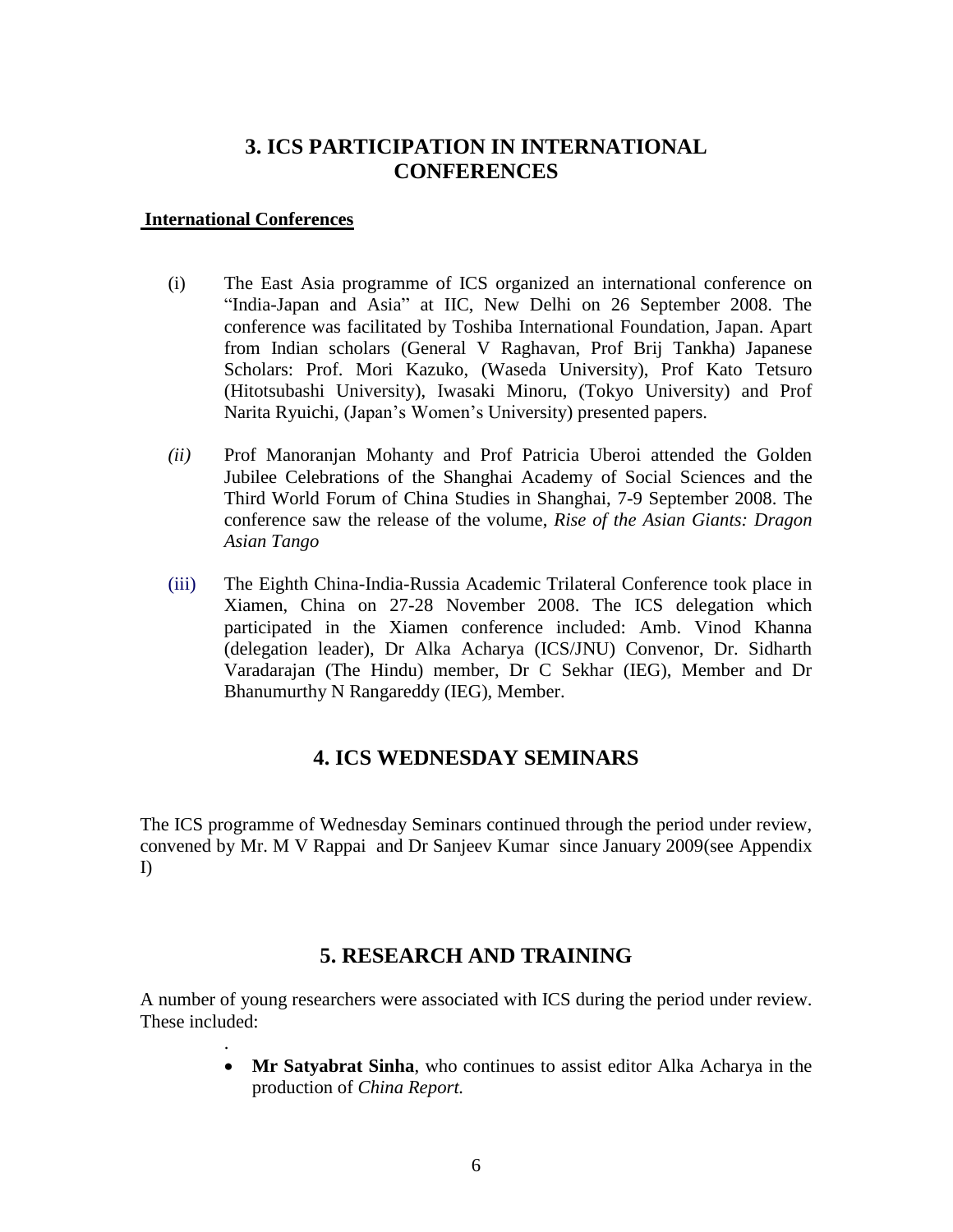- **Dr. Sanjeev Kumar**, Research Faculty and convener ICS Wednesday Seminar Programme, working on Prosperity and Inequality in India and China and assisting the ICS publication programme.
- **Ms Nivedita Ghosh,** who assisted with the editing of *Dragon-Elephant Tango*, a co-publication of the Institute of Chinese Studies and the Shanghai Academy of Social Sciences.
- **Ms Geeta Kulbe,** who works as Library Assistant.

## **6. DISSEMINATION AND OUTREACH**

## **(1) Books by ICS Fellows and Associates**

- *China and India: Politics of Incremental Engagement* by Dr Alka Acharya (New Delhi: Haranand Publications, 2008)
- *Chinese Women Writers and Gender Discourse, 1976-96* by Dr. Sabaree Mitra (New Delhi: Book Plus, 2008)
- *Rise of the Asian Giants: Dragon-Elephant Tango* by Tan Chung edited by Prof. Patricia Uberoi (Kolkata: Anthem Press, 2008)
- *China-Tibet-India* by Col Gautam *Das(New Delhi: Haranad Pub, 2008)*

## **(2)** *China Report*

The ICS journal, *China Report*, a refereed journal published by Sage Publications, continued in its 44<sup>th</sup> year of publication. The journal is edited by Dr. Alka Acharya, with Dr. Madhavi Thampi as Associate Editor and Prof. Sreemati Chakrabarti as Book Review Editor. The journal includes articles, comments, book reviews and documents, with a special focus on Sino-Indian relations**.**

## **(3) ICS Website**

ICS maintains a website (**[www.icsin.org](http://www.icsin.org/)**) to carry ICS information and news regarding ICS activities. Efforts are being made to improve the appearance and usefulness of the Website.

## **7. ICS LIBRARY AND DOCUMENTATION CENTRE**

The ICS has a small but select collection of books, in English, Chinese and Japanese, mostly on contemporary China and East Asia, and current and back numbers of some important journals on China and the region. ICS benefited from a generous gift of books and documents from Satish Saberwal (formerly of Jawaharlal Nehru University), and Patricia Uberoi (formerly of the Institute of Economic Growth), adding substantially to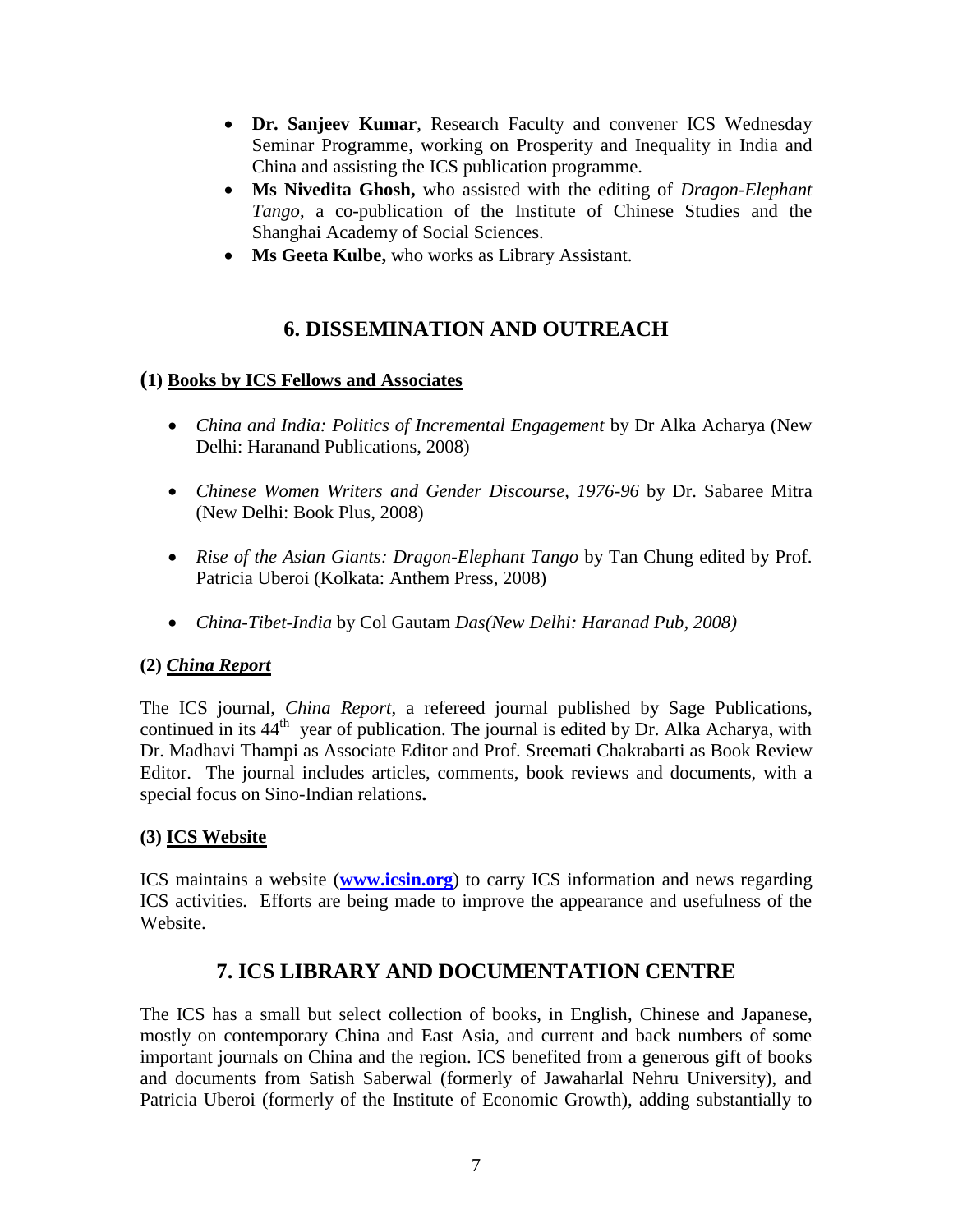the existing Gordon White Collection, and the collections of former director Giri Deshingkar and Emeritus Fellows Tan Chung, Huang I-shu, and C.V. Ranganathan. The 'Lines of Convergence' Project of the East Asia Programme also enabled the acquisition of a substantial number of publications on East Asian history and society. A number of books were also acquired by purchase and gift.

## **8. DISTINGUISHED VISITORS**

ICS was privileged to receive a number of distinguished visitors and delegations. These include:

- Vincent Wei-cheng Wang, University of Richmond on 5 June 2008
- Zhaoming Hu and Lin Shi Guang, Embassy of China, New Delhi on 23 July 2008
- Jeongkyu Lee, Embassy of Korea, New Delhi on 13 August 2008
- Hong Ki Lam, International News Editor, *Ming Pao Daily* and Zoe Hung of *Financial Times*, Hong Kong, on 22 September 2008
- Prasenjit Duara, National University of Singapore on 15 November 2008
- M. Harris from Australian High Commission on 19 November 2008
- Wei Wei Zhang, Geneva University on 2 December 2008
- Ren Yan, Chief Correspondent, *Peoples Daily on* 10 December 2008
- S. Islam, European Policy Centre, Brussels on 29 December 2008
- Wang Ming Ming, Institute of World Economics and Politics, Chinese Academy of Social Sciences, Beijing on 4 March 2009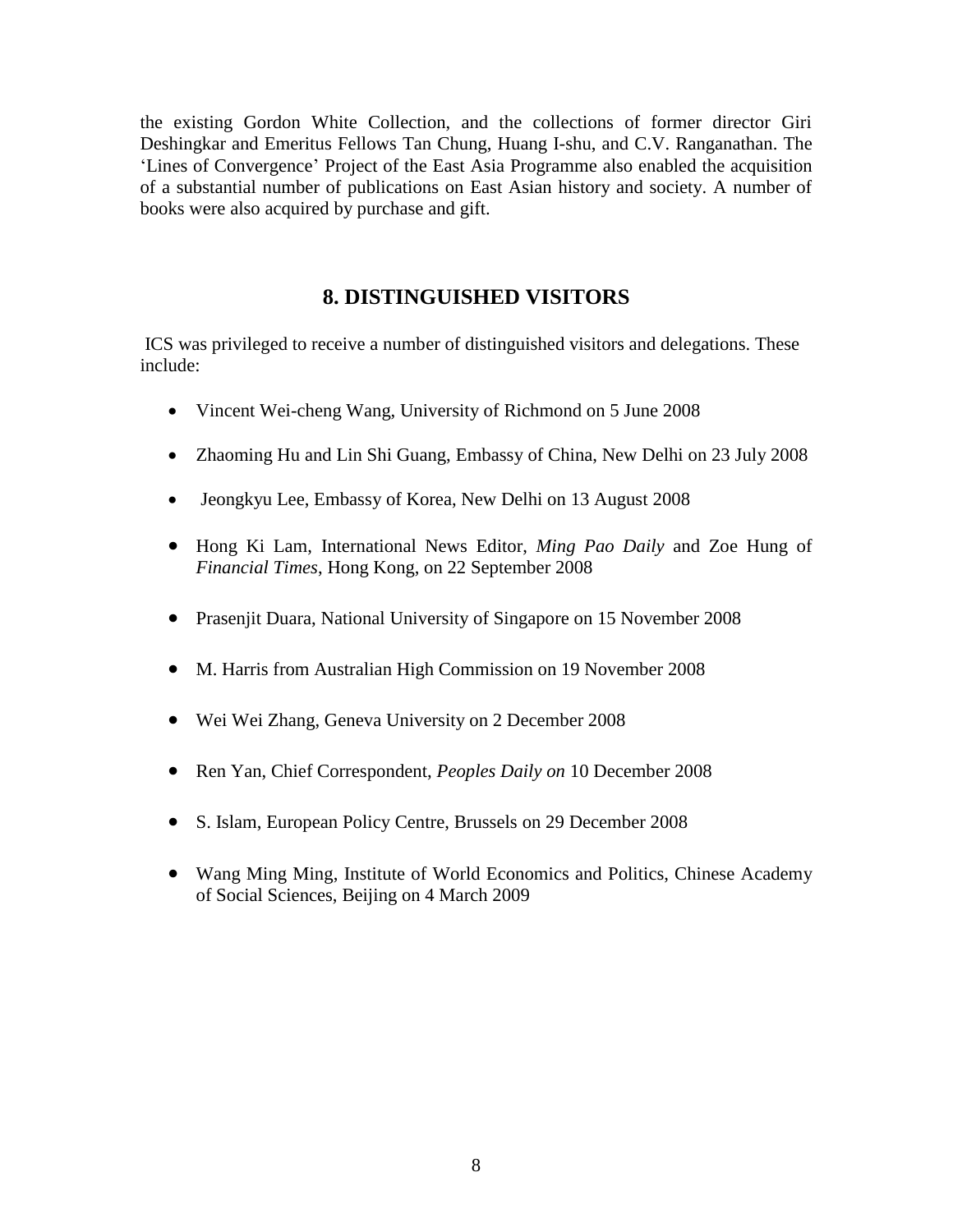## **9. ICS FACULTY PUBLICATIONS AND ACTIVITIES**

#### **Sreemati Chakrabarti**

#### **Reports/Papers/Articles**

- "Chinese Women and Olympics" in *Women's Feature Services*, August 7, 2008
- "All- China Women"s Federation"s New Leaders" in *Women's Feature Services*

## **Lectures/Seminars/Talks**

- Delivered Lecture on 'Chinese Studies in Delhi University', Invited by ORF at a conference to launch their India-China Centre in Kolkata on May 17, 2008.
- Delivered lectures on Chinese History and Contemporary Politics to the Indian Youth Delegation visiting China, on June 26-27, New Delhi organized by the Ministry of Youth and Sports Affairs, GOI
- Delivered Lecture on "The Current Status of Higher Education in China", Administrative Staff College, JNU, Sept. 2, 2009
- Presented paper on: 'Recent Debates on Democracy' in China organized by the Asiatic Society at an International Seminar titled **India-China Interface and the Road Ahead** on 28-29 November 2008
- Delivered Lecture on 'Changing Indian Perceptions of China' on December 29 at the Department of Political Science, School of Government and Public Administration, Sun Yat-sen University, Guangzhou,
- Commented on the 'Current State of Indian Women's Movement' at South China Normal University"s Seminar on **'Gender and Politics'** on December 30, organized by the University"s Department of Political Science.

## **Srikanth Kondapalli**

## **Reports/Papers/Articles**

- "China"s Maritime Strategy in Asia-Pacific: A View from India" in P.V. Rao (ed) **India and ASEAN: Partners at Summit** (New Delhi: Knowledge World, 2008) pp. 253-78
- "Rising China" in **South Asia Defence and Strategic Yearbook 2008** (New Delhi: PanchSheel Publications, 2008) pp.
- "Seeping Ascendancy: China"s Policy Towards South Asia and Southeast Asia" in Masako Ikegami and Susanna Huldt (eds.) **Strategic Yearbook 2007** [Swedish Defence Ministry]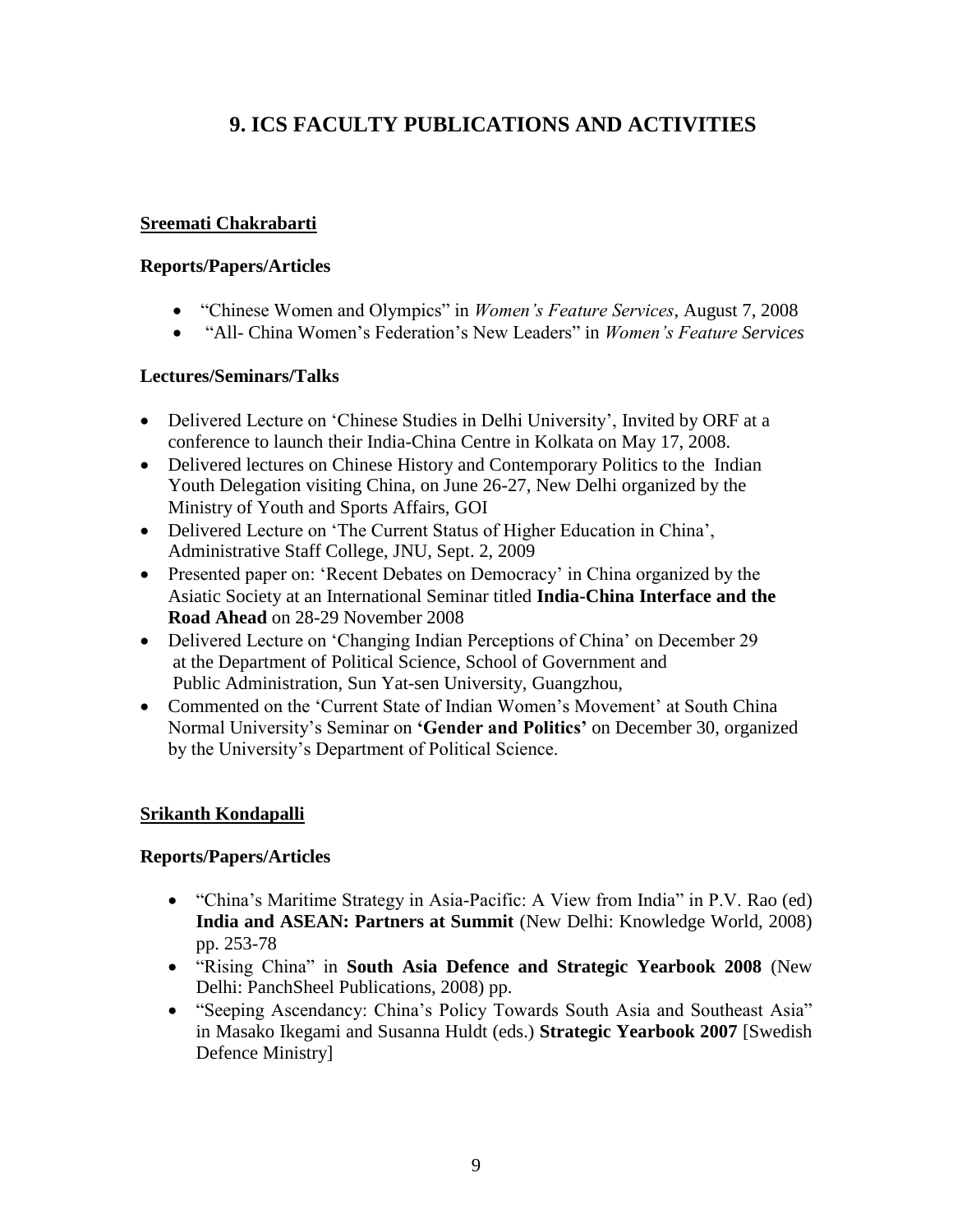- "Sino-Iranian Relations: Cobbling a United Front" in Anwar Alam ed. **Iran and Post-9/11 World Order: Reflections in Iranian Nuclear Programme** (Delhi: New Century Publications 2008) pp.75-100
- "China"s Interactions with South Asia: New Beginnings" in T. Nirmala Devi and Adluri Subramanyam Raju eds. **Envisioning A New South Asia** (New Delhi: Shipra Publications, 2009) pp. 203-19
- "China"s National Decision-making Processes: Key Institutions, Actors and Themes" in Rahul K Bhonsle ed. **India's Comprehensive National Power: Synergy Through Joint Decision-Making** (New Delhi: CENJOWS Publication, 2009) pp.139-52
- "Rise of China and territorial disputes" in Hsin-Huang Michael Hsiao and Chengyi Lin editors **Rise of China: Beijing's Strategies and implications for the Asia-Pacific** (London: Routledge, 2009) pp. 148-67
- "Weapons of Mass Destruction Transfers in Asia: An Analysis" **International Studies** (New Delhi) vol. 45 no.1 (2008) pp.45-73
- "Tibetan Uprising: China"s Responses" **World Focus** April 2008 No. 339 pp. 127-34
- "Sino-Russian Relations: Unveiling of Permanent Peace" **World Focus** Issue No. 344 vol. 29 No. 8 August 2008 pp. 316-318

- "China in Asia: Paradoxes of Integration" Paper presented at **Centre for Pacific Asia Studies**, Stockholm June 3, 2008
- "China's Decision-Making Processes: Key Institutions, Actors & Themes" paper presented at a seminar organised by Integrated Defence Staff - Security Risks.com at **USI**, June 20, 2008
- "India-China Military relations: Concerns and Responses" paper presented at **Nehru Centre**, Mumbai October 4, 2008
- "Shanghai Cooperation Organisation: Chinese Perspectives" paper presented at SIS, JNU on October 16, 2008
- "The Behemoth on the Move: China's Military Organisation" paper presented at **Rajaratnam School of International Studies,** Nanyang Technological University, Singapore November 13, 2008
- "India's Outlook on China from history to the present: An Outline" paper presented at **China Centre for Contemporary World Affairs- Rosa Luxembourg Foundation** joint seminar at Beijing November 17-18, 2008
- "China"s Air Force Modernisation & Capabilities into 2025" Paper presented at **Army Regional Training Centre**, Simla November 27, 2008
- Paper presented on "China and West Asia relations" at Komazawa University scholars held seminar at India International Centre November 29, 2008
- "China"s Aerospace Power" Paper presented at a National Seminar organised by **CAPS** on December 4, 2008
- Lecture to Defence Attaches at **United Services of India** on "Tibet and Sino-Indian Relations" April 21, 2008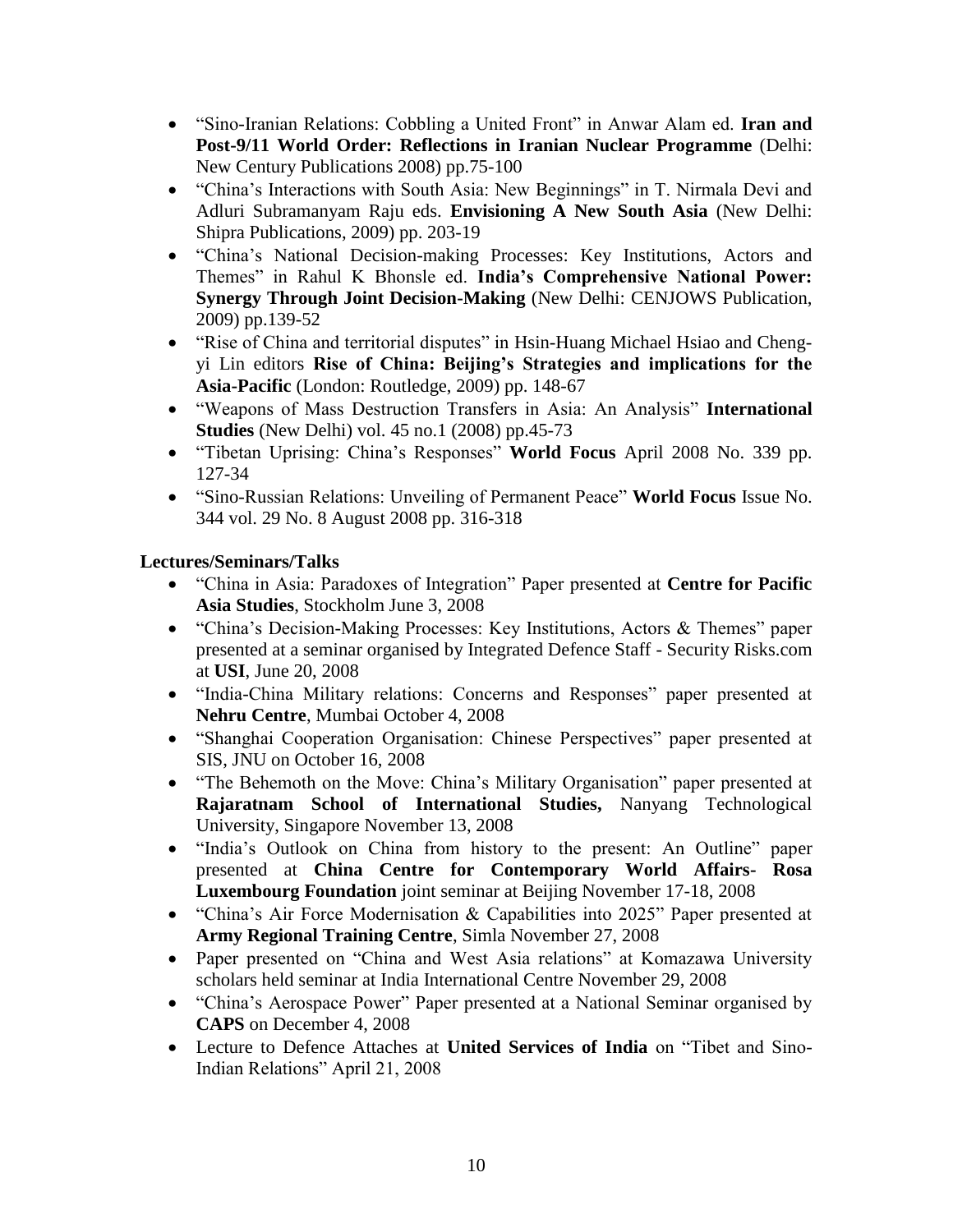- Presentation on "Emerging Security Situation in the Asia-Pacific Region: Implications to India" at **Centre for Land Warfare Studies**, Delhi April 28, 2008
- Lecture on "India and China relations" organised by **International Honors Program** for US students on May 30, 2008, New Delhi
- Lecture on "India and China: Partners or Competitors?" to Senior Army Officers at 2 Corps organised seminar at Gorkha Training Centre at Subathu (Himachal Pradesh) June 6, 2008
- Lecture on "Emerging India and China" organised by **International Honors Program** for US students on July 22, 2008, New Delhi
- Lecture to Indian Army Officers on India-China Military Balance organised by 4 Corps Headquarters, Tezpur July 26, 2008
- Lecture to Indian Military Officers on China's Nuclear Doctrine & Strategy at **CAPS** August 6, 2008
- Lecture to Border Security Force Officers on Border Dispute & Its Implications at **IDSA** August 19, 2008
- Lecture on "Regional Security and China"s Nuclear Doctrine" at **IPCS** August 20, 2008
- Lecture at **Army War College** on "China"s War Potential post Modernisation" Mhow August 22, 2008
- Lecture at **USI** on "East Turkestan Islamic Movement: Ideology, Organisation & Movement" August 28, 2008
- Lecture at **NDC** on China"s rise and its impact on India August 28, 2008
- Lecture on China at **Military Intelligence Training School and Depot**, Pune September 2, 2008
- Lecture on China"s Nuclear Doctrine at **Army War College**, Mhow September 10, 2008
- Panel discussant at **SIS, JNU** on "China's responses to the Georgian events" September 17, 2008
- Lecture on Non-Traditional Security Issues: Chinese responses" Pandit Hridyanath Kunzru memorial Lecture Series at **SIS, JNU** on November 11, 2008
- Lecture on "China"s Local War Under Informationised Conditions & India" at **Military Intelligence Training School and Depot**, Pune November 22, 2008
- Lecture on China"s Nuclear & Missile Capabilities at **CAPS** November 25, 2008
- Presentation on China"s reform & Indian Responses at **The Embassy of PRC**, New Delhi November 27, 2008
- Lecture on "China's Reforms in 30 Years and India-China Relations" to faculty and students at **Shandong University**, Jinan December 10, 2008
- Lecture on "China-India relations" **Institute of South Asian Studies**, Sichuan University, Chengdu, China on December 23, 2008
- Lecture on China-India Relations: Recent Dynamics at **Institute of Asia-Pacific Studies**, Chinese Academy of Social Sciences, Beijing December 24, 2008
- Discussant on India-China Relations at **China Institute for Contemporary International Relations**, Beijing December 25, 2008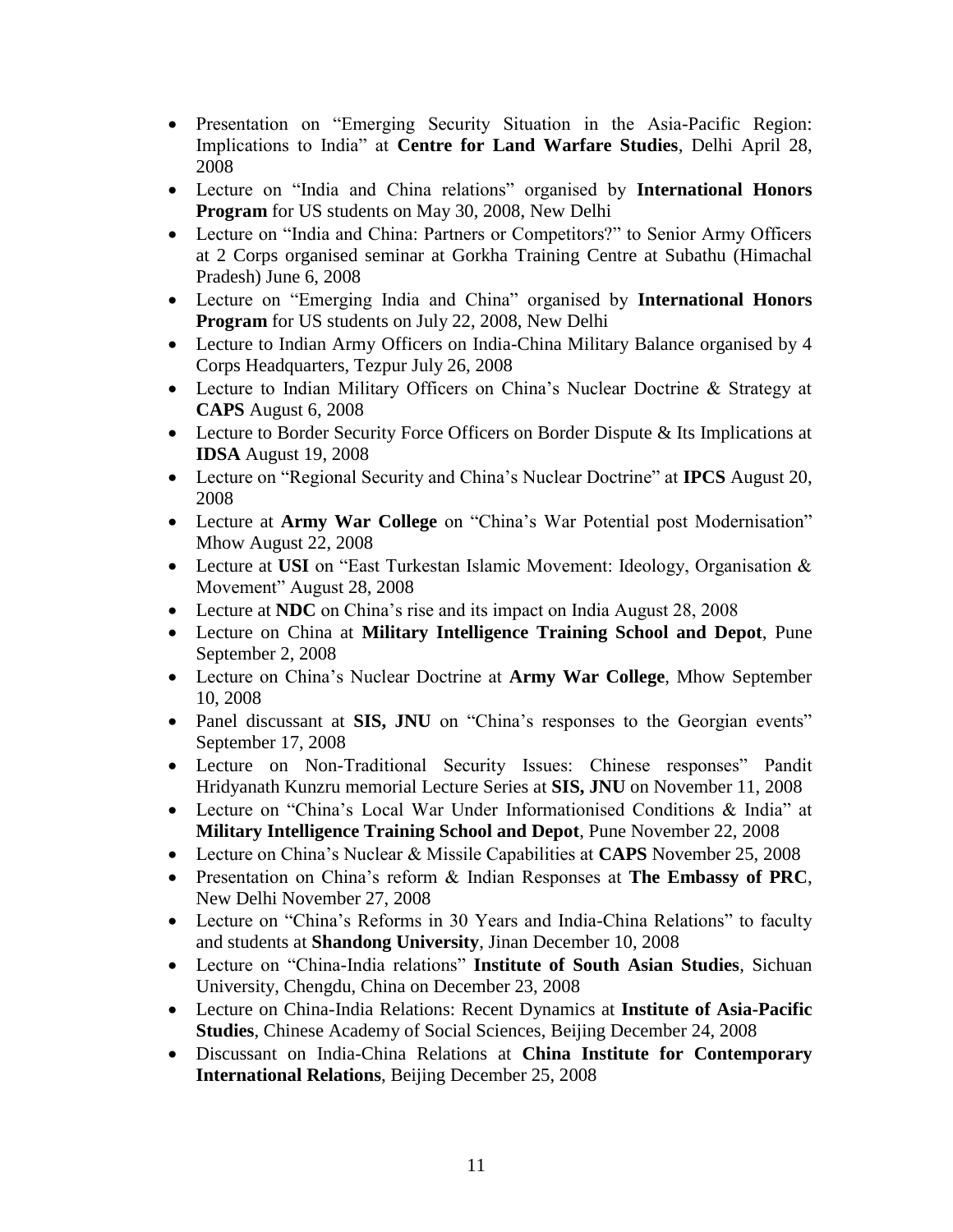- Lecture to Higher Command Course at **College of Naval Warfare**, Mumbai January 8, 2009 on "China"s naval Modernisation and Indian Ocean Region"
- Lecture to Higher Command Course on China"s Nuclear and ballistic Missile Modernisation **CAPS**, New Delhi on January 14, 2009
- Lecture on "China"s entry into Indian Ocean region" at **Southern Command**, Pune January 17, 2009
- Series of Lectures on China"s Foreign Policy at **Stella Maris College**, Chennai January 28-30, 2009 as a part of *Scholar in Residence Programme*.
- Lecture to IFS probationers on "India"s Policy towards China" **Foreign Service Institute**, New Delhi February 10, 2009
- Lecture at **Academic Staff College**, Jamia Millia Islamia, Delhi on "China"s Interests in West Asia" March 4, 2009
- Two lectures on "Area Studies and East Asian Security" at Centre for Southeast Asian & Pacific Studies, Sri Venkateswara University, Tirupati March 28, 2009

## **Media Communications**

- "China's strike hard policy in Tibet" April 25, 2008 at <http://www.rediff.com/news/2008/apr/25guest.htm>
- "The Chinese threat in the Indian Ocean" May 8, 2008 at <http://in.rediff.com/news/2008/may/08guest.htm >
- "The Long Road Ahead" **Sakaal Times** June 14, 2008 p. 6
- "Dragon Begins to Crawl" **Salute** (New Delhi) vol. 1 issue no. 2 July 5, 2008 p.6
- "Settle Fast!" **Salute** vol. 1 issue no. 5 August 9, 2008 p.5
- Interview of Chris Patten "Road ahead for Asia" **India & Global Affairs** (New Delhi) 2008 Vol. II pp. 155-61
- "The Chinese Dragon No Longer Crouching" **India & Global Affairs** (New Delhi) July-September 2008 Vol.III Issue 3 pp. 18-29
- "India-China Military operation: Portends for Future Engagement" **Peace Forum** August 29, 2008 at <http://www.peaceforum.org.tw/onweb.jsp?webno=3333333711&webitem\_no=1  $51>$
- "Understanding China's stand at Vienna" Rediff.com September 6, 2008 at <http://www.rediff.com/news/2008/sep/06ndeal14.htm>
- "Bridging the Straits" [Interview of President Ma Ying-jeou] **India & Global Affairs** October- December 2008 Vol. Issue pp. 138-44
- "Interview of China"s Foreign Minister Yang Jiechi" **India & Global Affairs** January – March 2009 vol. I pp. 129-38
- "China mediating between India and Pakistan?" rediff.com January 5, 2009 at <http://www.rediff.com/news/2009/jan/05mumattacks-china-mediating-betweenindia-and-pakistan.htm>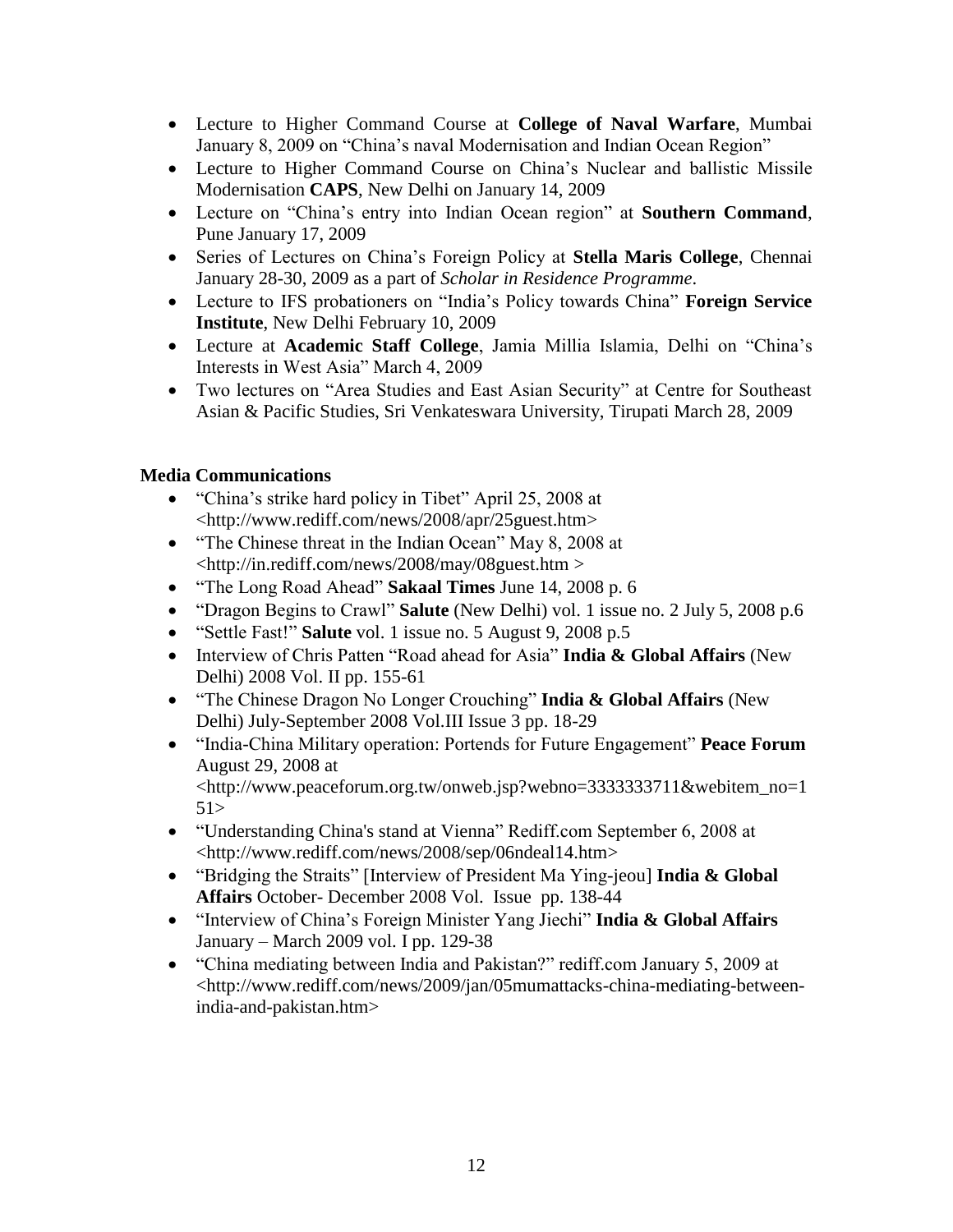## **Sanjeev Kumar**

## **Reports/Papers/Articles**

- "China's Quest for Building a New Socialist Countryside" in Zhang Xioshan et el. ed. *China's Agricultural Transition: Balancing Rural-Urban Relations* (Beijing: Chinese Academic Social Sciences Press, 2009) pp-82-93
- Tibet Ka Swatantrata Sangram (Tibet Freedom Struggle) *Samyik Varta* (Hindi Monthly) May 2008 pp 36-39

## **Lectures/Seminars/Talks**

- Presented paper on "China: Recent Research Resources" at 2<sup>nd</sup> East Asia Research Scholars' colloquium organized by Institute of Chinese Studies, Delhi on 28 February 2009
- Coordinated  $2<sup>nd</sup>$  East Asia Research Scholars' colloquium organized by Institute of Chinese Studies, Delhi on 28 February 2009
- Delivered a talk on "Panchsheel in India-China Relationship" at Asia Africa Development Institute of DRC, Beijing on 18 December 2008
- Participated at the International Conference on thirty years of Reform and Opening up at Beijing on 16-17 December 2008 organized by Chinese Academy of Social Sciences, Beijing

## **Fieldwork**

Did field work in China (Beijing, Shanghai) from 8 December, 2008 to 3 January, 2009 for the project: Prosperity and Inequality in China

## **Manoranjan Mohanty**

## **Reports/Papers/Articles**

- "Recasting Cultural Questions for a Harmonious World", *Social Science Probings*, July-Sept. 2008
- "India, China and the Emerging World" , *World Focus*, Annual Number, December 2008
- "On Liberation: Biography of a Consciousness", in Ujjwal Singh (Ed.) *Human Rights and Peace* (( Sage, 2009)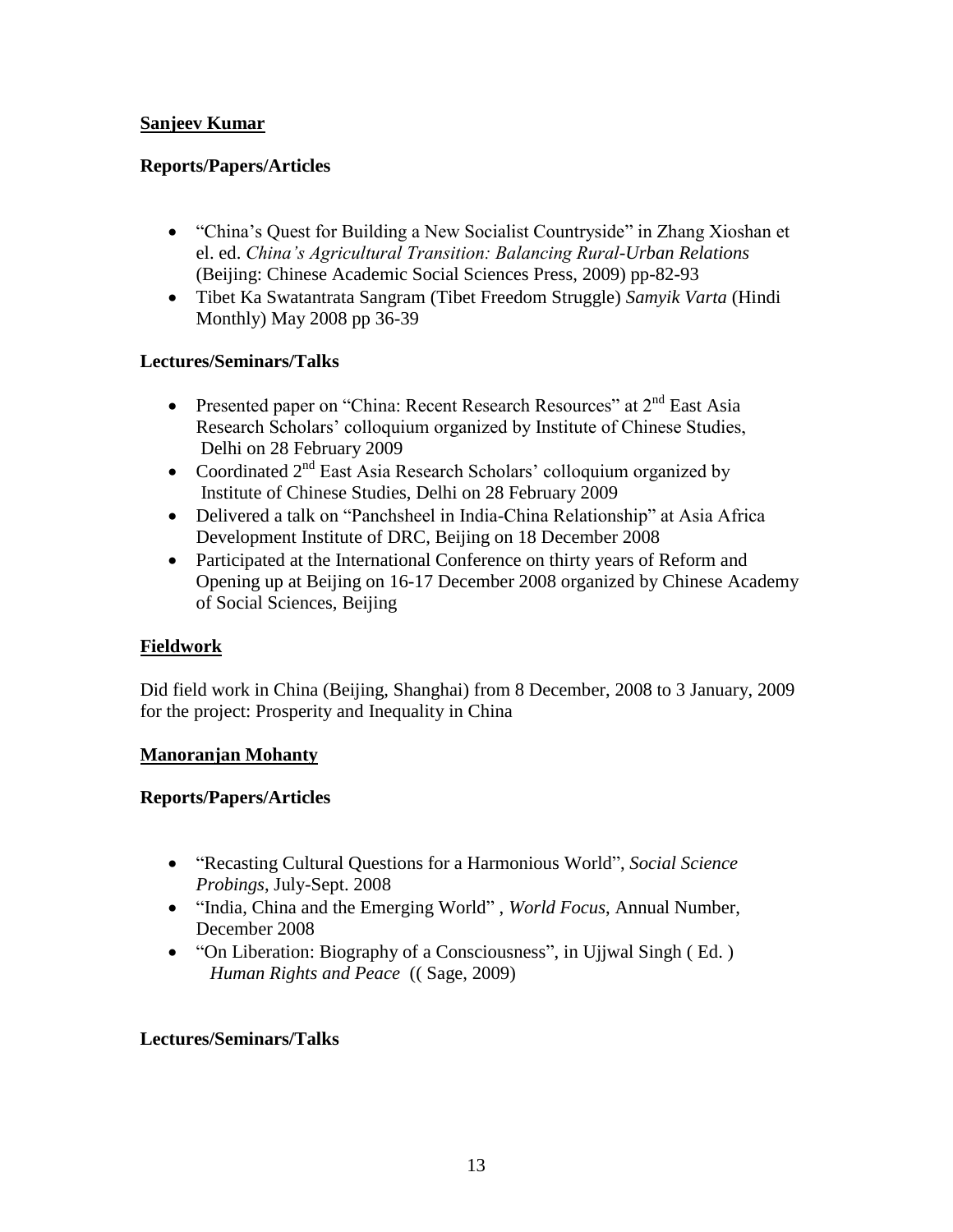- paper presented on "The New cultural agenda in China"s foreign Policy*" at* Third World Forum on China Studies , Shangahi Academy of Social Sciences , Shanghai, September 6-8, 2008, title of
- Chaired session on RIC Trilateral, 16 October 2008, at International seminar on India and Central Asia, JNU, School of International Studies,
- Delivered Key note address on ICS conference on Perspectives on Inter-Cultural Studies : *Tan Chung's Perspective on Inter-cultural Studies* 5 December 2008
- Delivered Lecture on *Globalization and Developing Countries*, Guwahati University, Academic Staff College, 19 December 2008
- Delivered Lecture on *New challenges in India-China Relations*, Utkal university, Department of Political Science, 22 January 2009
- Delivered Siler Forum Annual Lecture on International Affairs , *India-China Relations in Global Perspective: Competing Hegemonies or Forces of Democratization* ? at Drew University, Madison, NJ on 18 march 2009

## **Arvinder Singh**

## **Current/Ongoing Projects**:

- Land and Labor in China and India
- Development dynamics in China"s provinces

## **Madhavi Thampi**

## **Books**

 *China and the Making of Bombay* (co-author Shalini Saksena), Mumbai, K.R.Cama Oriental Institute, forthcoming.

## **Reports/Papers/Articles**

- Book review of Susan L. Shirk, *China: Fragile Superpower*, New York, Oxford University Press, 2007, and Pallavi Aiyar, *Smoke and Mirrors: An Experience of China*, New Delhi, Fourth Estate, 2008) for *India and Global Affairs*, Vol.1, no.4 (Oct-Dec 2008).
- A Chapter on "The Taiping Rebellion" in Kaushik Roy (ed.), *1857 Uprising: Before and Beyond*, New Delhi, Anthem Press, forthcoming.

- Delivered Talk on Traditional Chinese Historiography at the ICHR Workshop on Historical Research Methodology, New Delhi, 24 June, 2008.
- Presented Paper on "China and the Making of Bombay", in Conference on "India-China Interface and the Road ahead", 28-29 November, 2008, The Asiatic Society, Kolkata.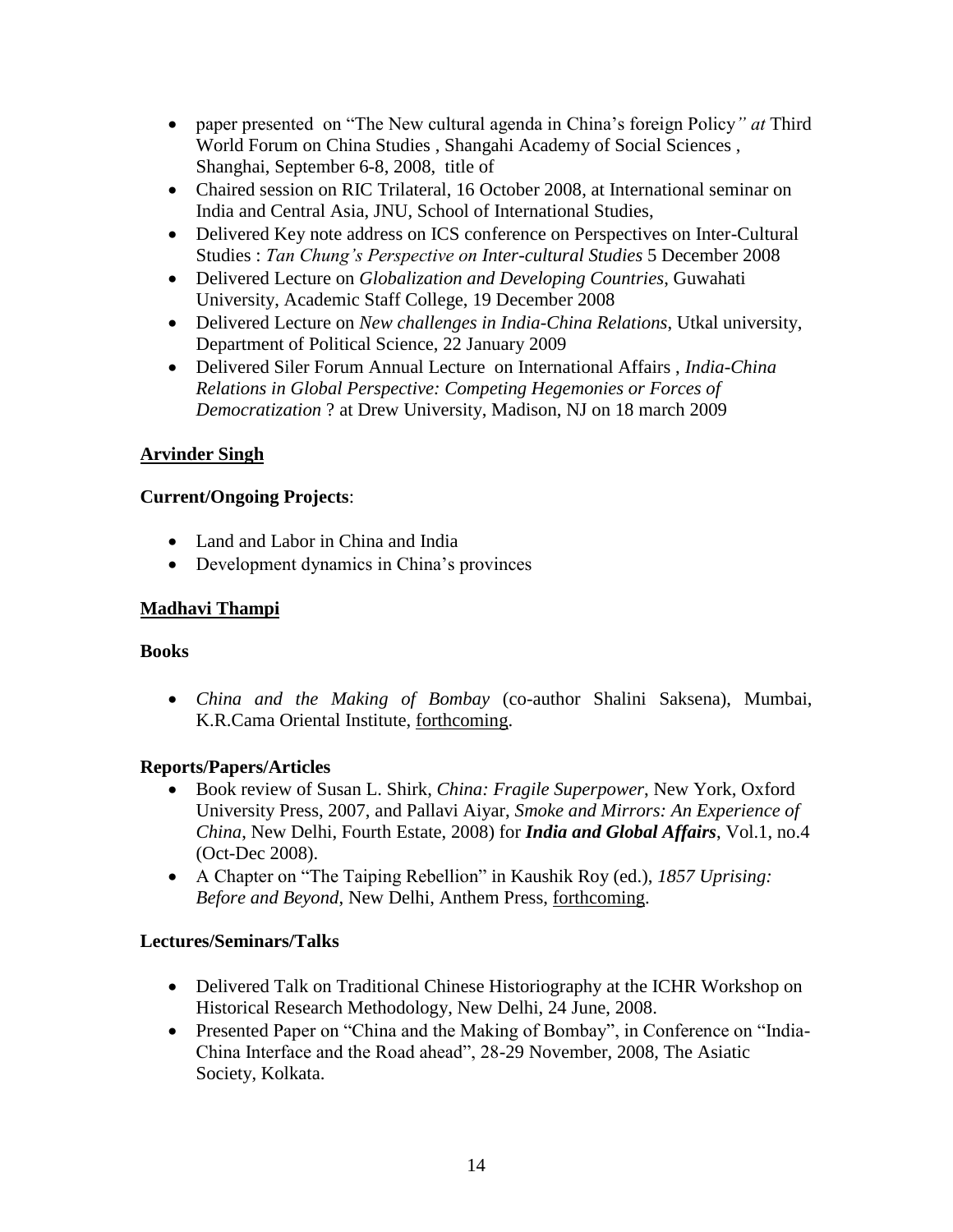- Presented Paper on "Three examples of Sino-Indian cultural diffusion through trade in the nineteenth century", in International Conference on "New Perspectives on Intercultural Studies", December 5-6, 2008, India International Centre, New Delhi.
- Delivered Talk on Traditional Chinese Historiography at the ICHR Workshop on Historical Research Methodology, Bangalore, 27 February, 2009.
- Delivered a Talk on "China and the making of Bombay" at the India International Centre, New Delhi, 17 Sept, 2008.
- Delivered a Talk on "Current Historical Thinking in the PRC", ICS Wednesday seminar series, 28 January, 2009.
- Delivered a Talk on "Current Historical Thinking in the PRC", Dept of East Asian Studies, Delhi University, March 2009.

## **Fieldwork**

• Did field work in China (Beijing, Guangzhou and Jinan) from 8 December, 2008 to 3 January, 2009 for the project: "Current historical thinking in the PRC

## **Virendra Sahai Verma**

## **Reports/Papers/Articles**

 "Beijing Olymipcs: Social and Political Implications for China" Published by Institute for European and American Studies, Greece in Oct/Nov 2008

- Presented a paper on "Post Dalai Lama Situation and Its Impact on Sino-Indian Relations" on 15 Dec 2008 at Beijing. Invited by Ethnic Minority Groups Development Research Institute of Development Research Centre of State Council, People"s Republic of China (PRC) Beijing to make a
- Presented a paper on "Indian Perspectives on Sino-Indian Border issue on 16 Dec 2008 at Institute of International Studies Tsinghua University Beijing on "Indian Perspectives on Sino-Indian Border issue on On 16 Dec 2008
- Presented paper on "Public Diplomacy in: 'War on Terror out" at International Conference on Social Sciences and Humanities at Universiti Sains Malaysia, Penang Malaysia on 18-20 June 2008
- Coordinated one day conference on "Global Challenges and Trends in 2025' on behalf of US based Global Cooperation Initiative at India International Centre on 29 Nov 2008.
- Organized a 'Debate on Five Questions on Tibet' on 03 Nov 2008 at Constitution Club New Delhi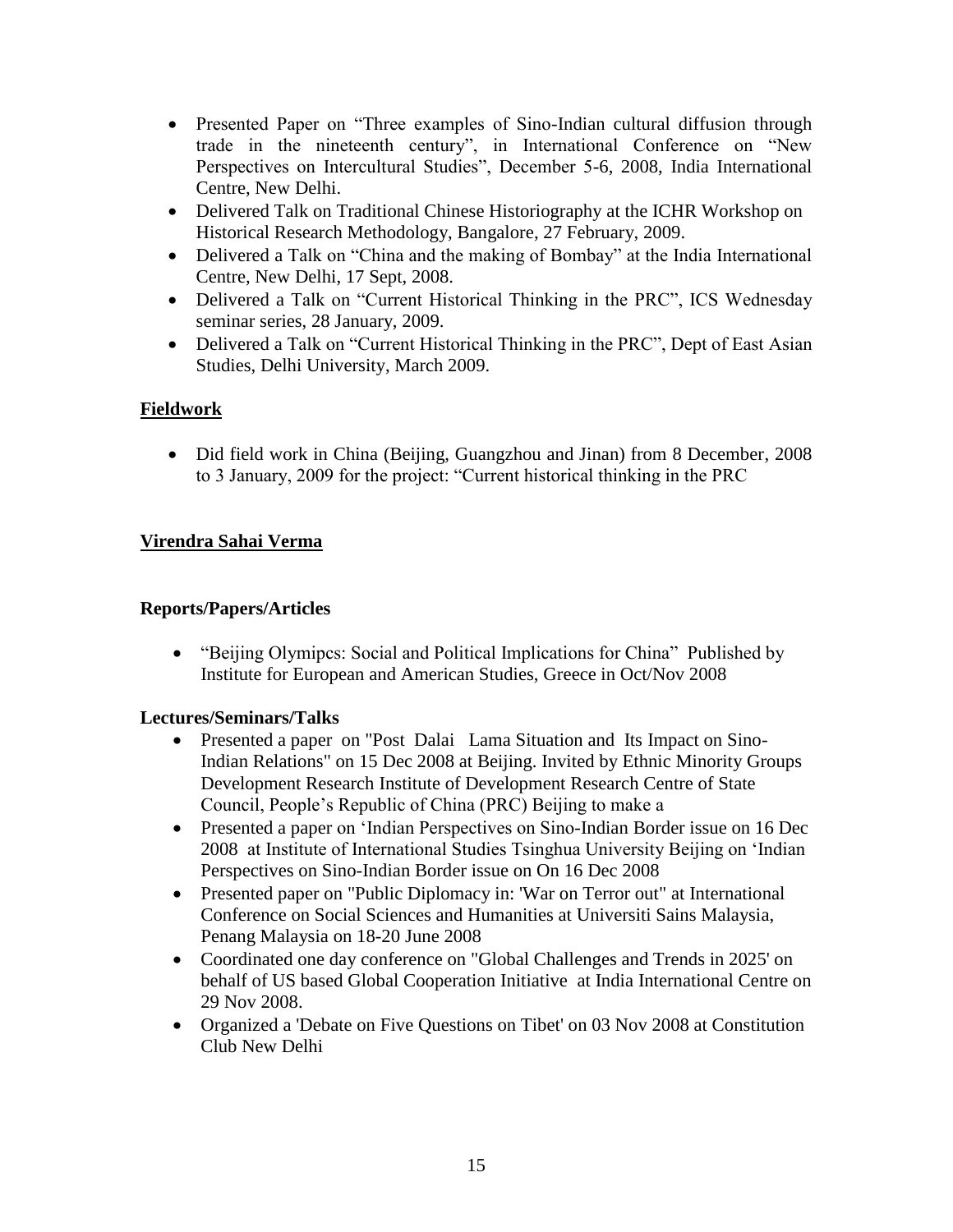Participated in number of discussions at United Services Institute Delhi and at Institute of Defence Studies New Delhi and others on China related subjects. I am member of both institutions.

## **10. FACULTY AWARDS AND MEMBERSHIPS OF ACADEMIC/ADVISORY/EDITORIAL BOARDS**

## **Alka Acharya**

- Member, India-China Eminent Persons Group, Government of India
- Member, National Security Advisory Group, Government of India
- Editor, *China Report*

## **Mira Sinha Bhattacharjea**

• Member, India-China Eminent Persons Group

#### **Ravi Bhoothalingam**

Member of the Editorial Board of *World Affairs.*

## **Sreemati Chakrabarti**

- Appointed to the Governing Body of Maharaj Agrasen College, University of Delhi in June 2008
- Appointed Visitor's Nominee by the President of India for the English and Foreign Languages University, Hyderabad
- Book Review Editor, *China Report*.
- Appointed Honorary Director, Institute of Chinese Studies, January, 2009

## **G.P. Deshpande**

Member, Editorial Board, *China Report*

## **Srikanth Kondapalli**

- Visiting Professor at Shandong University, Jinan December 2008
- Scholar in Residence at Stella"s & Mary"s College, Chennai January 2009

#### **Sanjeev Kumar**

- Awarded ICSSR-CASS exchange fellowship 2008, completed one month research trip to China in December-January 2008.
- Convener, ICS Wednesday Seminar programme, since January 2009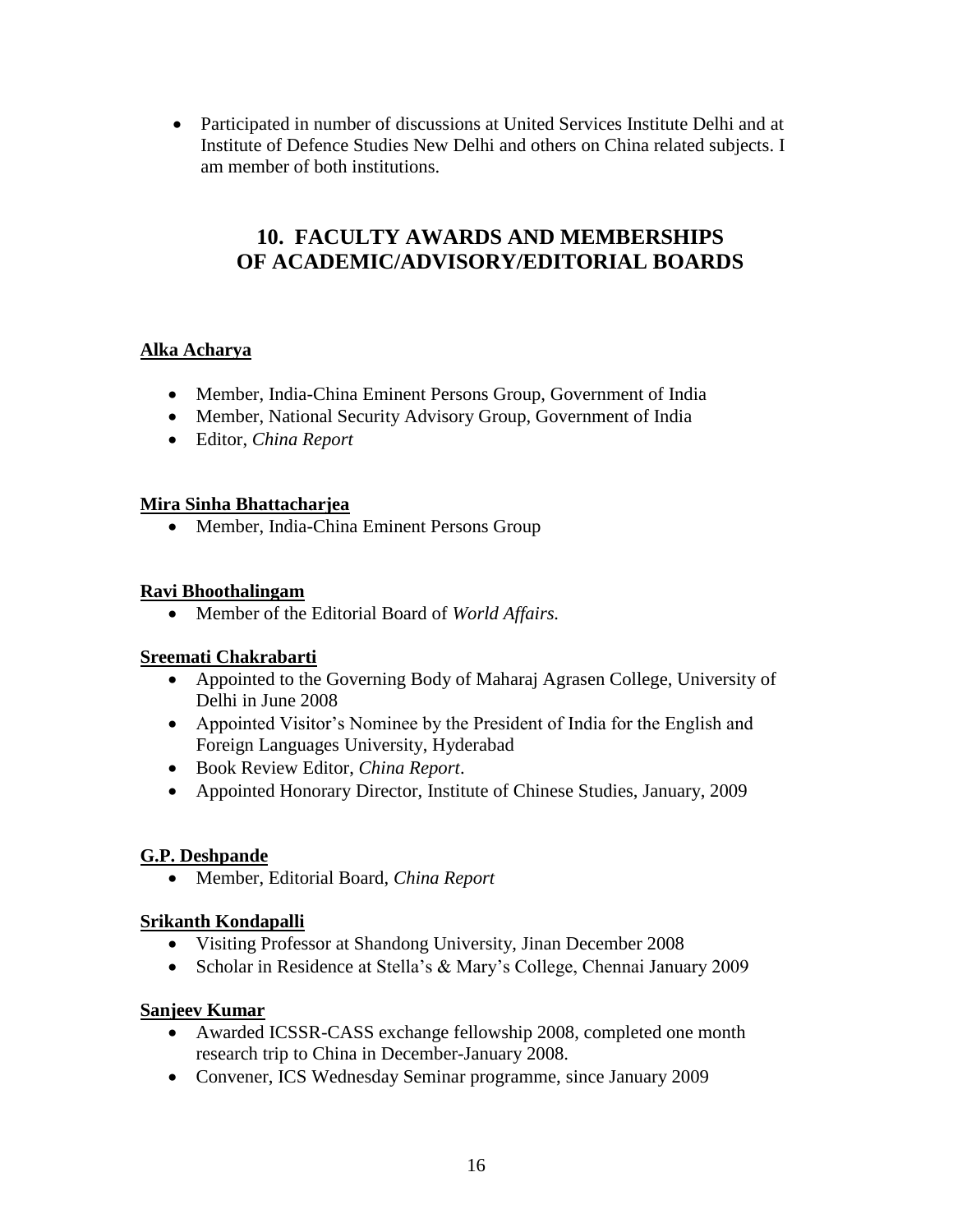## **Manoranjan Mohanty**

- Visiting Professor in Global Studies at University of California, Santa Barbara April-June 2008: Taught "India and China: Issues in Social Development"
- Joined the Council for Social Development, New Delhi, as Durgabhai Deshmukh Professor, from November 2007.

## **Kishan S. Rana**

- Professor Emeritus, Foreign Service Institute, New Delhi
- Senior Fellow DiploFoundation, Malta and Geneva
- Member, International Advisory Board, *The Hague Journal of Diplomacy*
- By-Fellow, Churchill College, Cambridge

## **C.V. Ranganathan**

Co-Chairperson, India-China Eminent Persons Group.

## **Dr. Madhavi Thampi**

- Awarded ICSSR-CASS exchange fellowship 2008 for research in China on "Current historical thinking in the PRC" ,
- Associate Editor, China Report

## **Patricia Uberoi**

.

- Nannerl O. Keohane Distinguished Visiting Professor, Department of Anthropology, University of North Carolina
- Member, Editorial Board, *Contributions to Indian Sociology*
- Member, Editorial Board, *Indian Journal of Gender Studies*
- Member, Editorial Board, *South Asia*
- Member, Editorial Board, *Ethnos*
- Member, Editorial Board, *China Report*
- Member, Excecutive Committee, Centre for Women"s Development Studies
- Member, Advisory Committee, Developing Countries Research Centre, University of Delhi
- Member, Publications Committee, Indian Council for Social Science Research
- Member, Library Committee, India International Centre
- Member. Board of Governors of the Asian Scholarship Foundation, Bangkok, and Member of the Board Management Committee.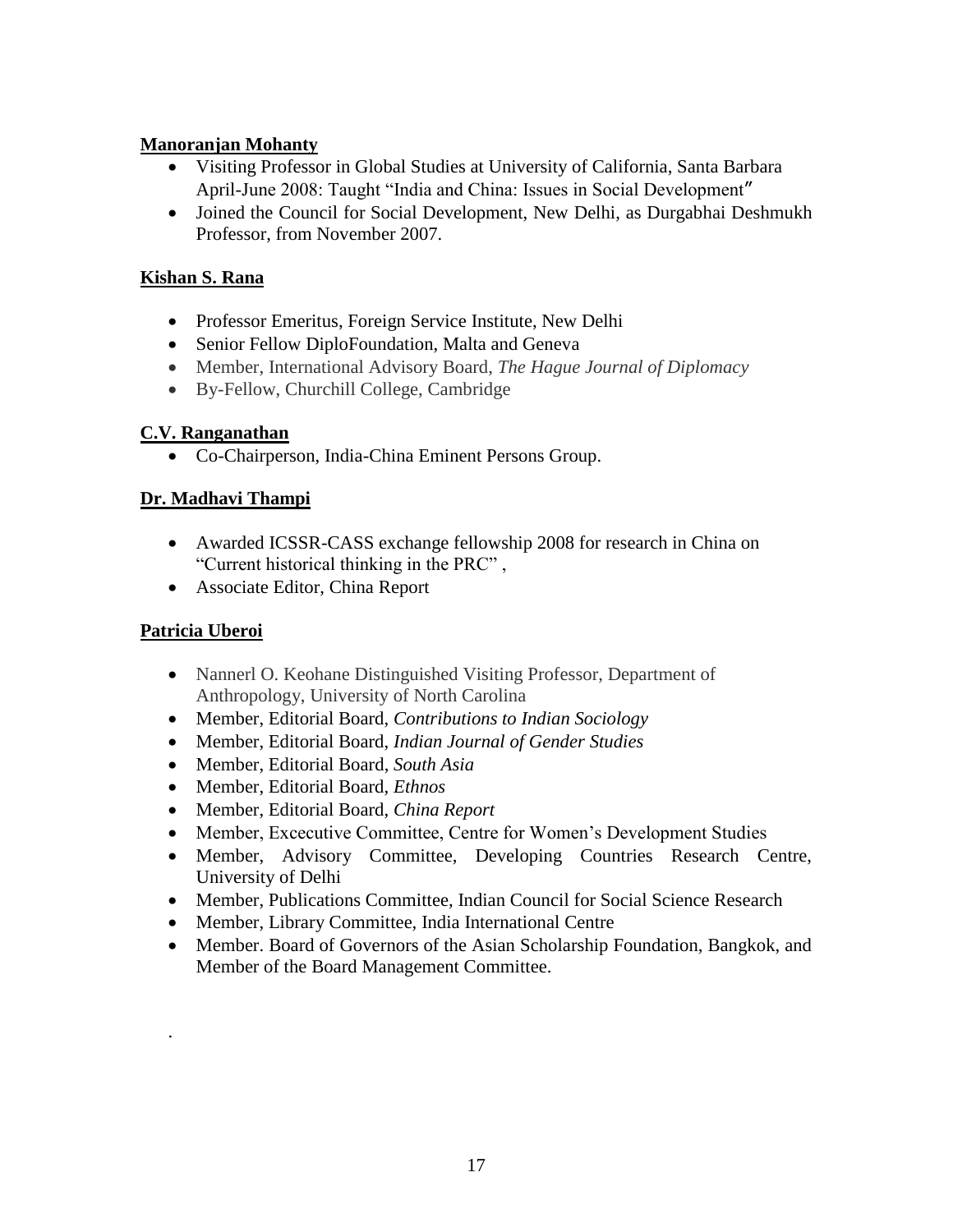## **Annexure 1**

#### **ICS Wednesday Seminars 1 April 2008 -- 31 March 2009**

- 1. Mr. Ranjit Gupta, (Indian Foreign Service (Retd.), *Presidential Elections in Taiwan* 2 April 2008.
- 2. Pallavi Aiyer, Journalist (Beijing based Correspondent, Hindu), *Chinese Media,* 28 May 2008.
- 3. Ms. Lora Saalman, *How China Sees itself, India and the World*, 23 July 2008.
- 4. Li Bo, *Environmental Activism in China: A Conversation*, 13 August 2008.
- 5. Dr. Ranjana Mukhopadyaya, *Religion in Contemporary Japan*, 27 August 2008.
- 6. Roundtable discussion on: *China and the 2008 Olympics: Political and Social Dimensions*, 3 September 2008.
- 7. Dr. Richard Rigby, Faculty of Asian Studies, The Australian National University and Executive Director, ANU China Institute, *The Rise of China and India and their Impact on Each Other*, 19 November 2008.
- 8. Mr. Ren Yan, Chief Correspondent, *People's Daily, Perspectives on Chinese Media*, 10 December 2008.
- 9. Dr. Sandip Kumar Mishra, Department of East Asian Studies, University of Delhi, *State of North Korean Economy and Prospect for Reform*, 14 January 2009.
- 10. Dr. Jagannath P. Panda, Associate Fellow, IDSA**,** *Hu Jintao and the Politics of Civil-Military Dynamics in China: The Post 17th Party Congress Patterns*, 21 January 2009.
- 11. Dr. Madhavi Thampi, Associate Professor, Department of East Asian Studies, Delhi University, *Current Historical Thinking in the People's Republic of China: Recent Discussions with Historian in China,* 28 January 2009.
- 12. Dr. Mumin Chen, Associate Professor, Graduate Institute of International Politics, National Chung Hsing University, Taichung, *Taiwan, Taiwan-China Relations under the KMT Government*, 4 February 2009.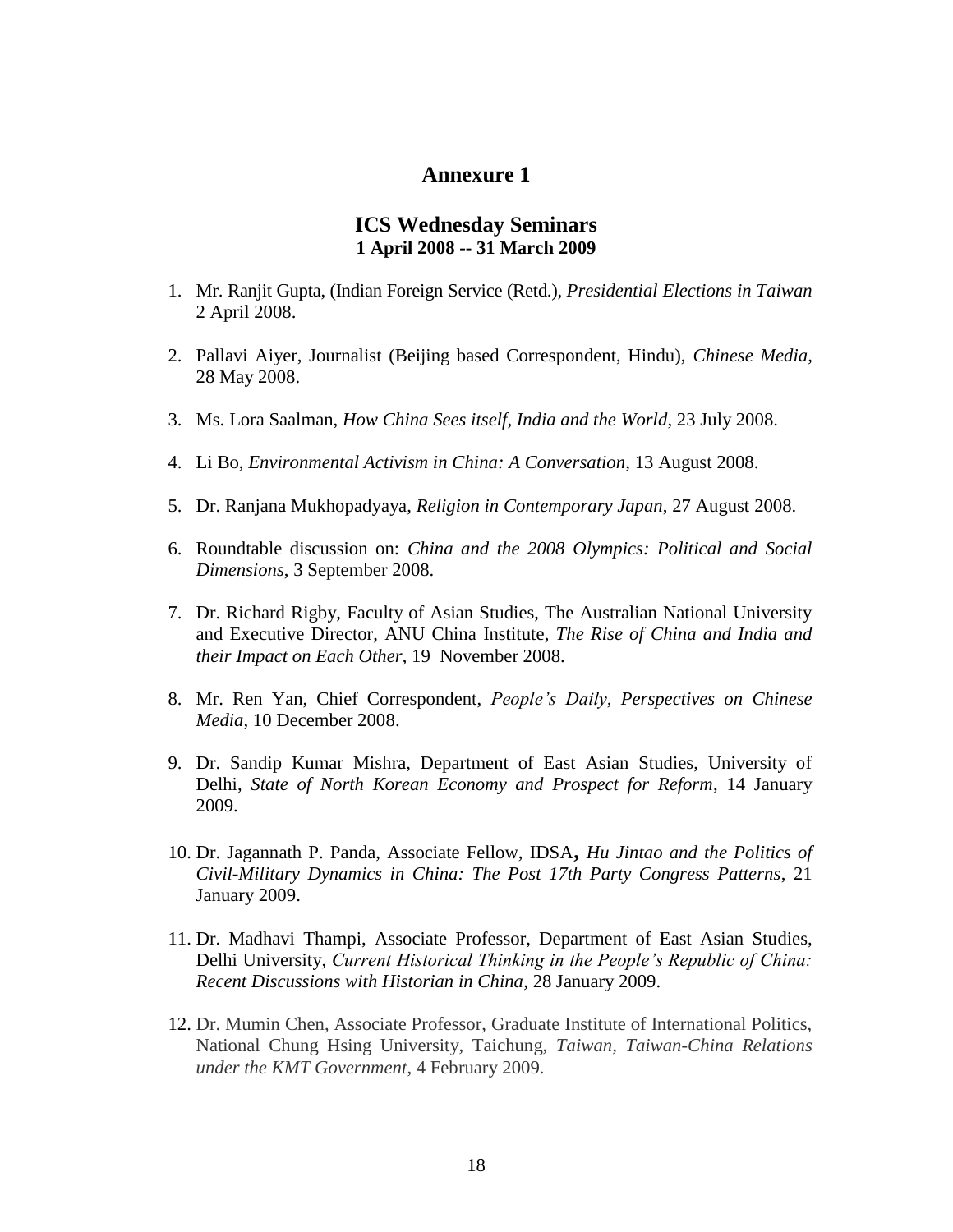- 13. Dr. Geeta Kochhar, Assistant Professor, JNU, New Delhi, *Population Movement in China: A Human Security Issue*, 11 February 2009.
- 14. Prof. Tridib Chakraborti, Department of International Relations, Jadavpur University, *Dawning Intimidations in Southeast Asia: ASEAN Rejoinder and Chinese Adjustment*, 18 February 2009.
- 15. Dr. T. G. Suresh, Assistant Professor, Centre for Political Studies, School of Social Sciences, JNU, *China's New Labour Law: Challenges from the Economic Crisis*, 25 February 2009.
- 16. Prof. Mingming Wang, Senior Fellow, Institute of World Economy and Politics Chinese Academy of Social Sciences, *Beijing, China's Foreign Strategy Considerations*, 4 March 2009
- 17. Dr. Jabin T. Jacob, Research Fellow, IPCS, *Regional Bloc Formation in China: Provinces in Concert and Competition*, 18 March 2009.
- 18. Dr. Hemant Adlakha, *The Changing Nature of State and Politics in China*, 25 March 2009.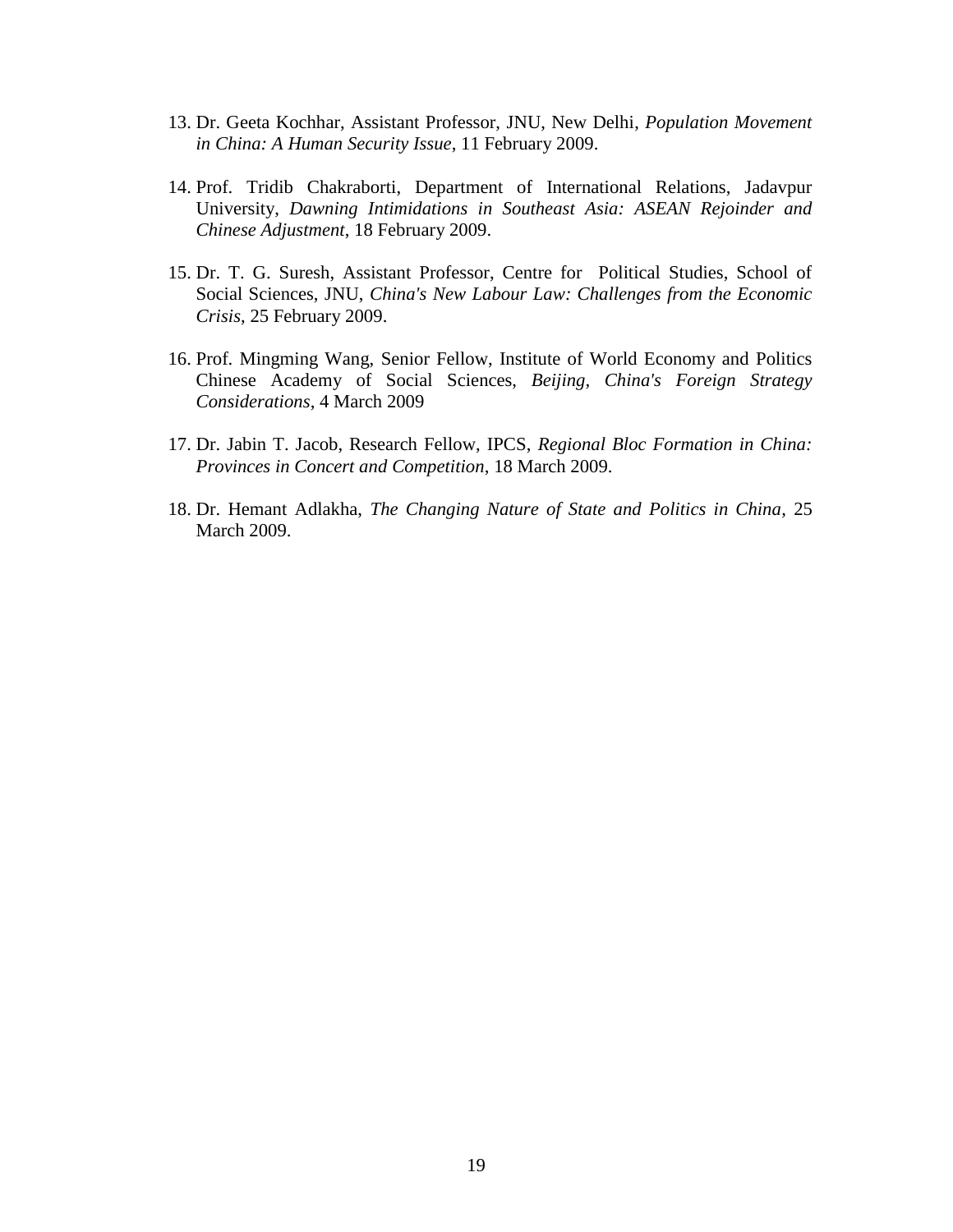## **Annexure 2**

## **ICS FACULTY AND STAFF**

| <b>Co-Chairpersons</b>    | Rajeev Bhargava (ex-officio, Director, CSDS)<br>Manoranjan Mohanty                                                                                                                                       |
|---------------------------|----------------------------------------------------------------------------------------------------------------------------------------------------------------------------------------------------------|
| <b>Honorary Director</b>  | Sreemati Chakrabarti                                                                                                                                                                                     |
| <b>Steering Committee</b> | Alka Acharya, Rajeev Bhargava, Sreemati<br>Chakrabarti, D.L. Sheth, Manoranjan Mohanty,<br>Ashis Nandy, K. Raghunath, R.K. Srivastava, Peter<br>D'Souza, Arvinder Singh, Brij Tankha, Patricia<br>Uberoi |

## **ICS Honorary Fellows**

| Alka Acharya:          | Associate Professor, Centre for East Asian Studies, School of                              |
|------------------------|--------------------------------------------------------------------------------------------|
|                        | International Studies Jawaharlal Nehru University,                                         |
|                        | China's international relations; Foreign policy and political                              |
|                        | economy; Sino-Indian relations                                                             |
| <b>Hemant Adlakha:</b> | Associate Professor, School of Languages, Jawaharlal Nehru                                 |
|                        | University, Chinese literature and culture                                                 |
|                        | Sreemati Chakrabarti: Professor and Head, Department of East Asian Japanese Studies,       |
|                        | University of Delhi, Chinese politics and education                                        |
| R.R. Krishnan:         | Professor, School of International Studies, Jawaharlal Nehru                               |
|                        | University (rtd.) Korean affairs                                                           |
|                        | <b>Srikanth Kondapalli:</b> Professor, Centre for East Asian Studies, JNU, Defence and PLA |
| <b>Sabaree Mitra:</b>  | Professor, School of Languages, Jawaharlal Nehru                                           |
|                        | University, Chinese language, literature and culture                                       |
|                        | <b>Manoranjan Mohanty:</b> Professor of Political Science, University of Delhi (rtd.),     |
|                        | Chinese politics, Comparative development studies                                          |
| <b>Vijay Nambiar:</b>  | Formerly of the Indian Foreign Service and Deputy National                                 |
|                        | Security Advisor, Government of India, India-China relations                               |
| Kishan S. Rana:        | Indian Foreign Service (rtd): Comparative Asian diplomacy                                  |
| K. Raghunath:          | Formerly of the Indian Foreign Service, India-China relations,                             |
| <b>Arvinder Singh:</b> | Fellow, Centre for the Study of Developing Societies, Chinese                              |
|                        | economy                                                                                    |
| <b>Brij Tankha:</b>    | Professor in Modern Japanese History, Department of East Asian                             |
|                        | Studies, University of Delhi, Japanese history, Japan and Asia,                            |
|                        | Contemporary Japan                                                                         |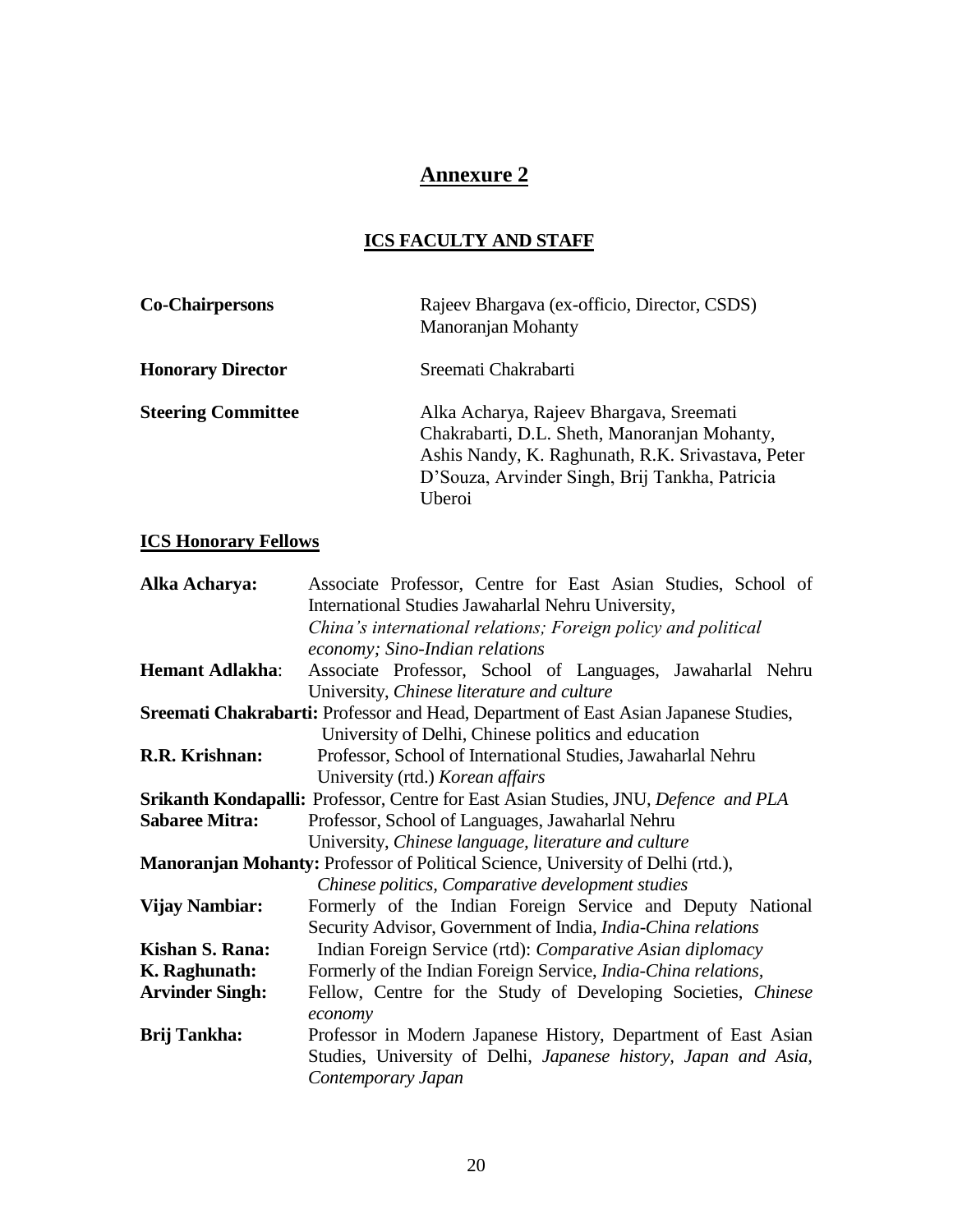| Madhavi Thampi:  | Reader, Department of East Asian Studies, University of Delhi,     |
|------------------|--------------------------------------------------------------------|
|                  | Chinese history                                                    |
| Patricia Uberoi: | Professor in Social Change and Development, Institute of Economic  |
|                  | Growth, Delhi (rtd), Chinese society and culture; Family, kinship, |
|                  | gender                                                             |

#### **ICS Emeritus Fellows**

|                     | Mira Sinha Bhattacharjea: Reader, Department of Chinese & Japanese Studies, |
|---------------------|-----------------------------------------------------------------------------|
|                     | University of Delhi, (Retd.) Formerly of the Indian Foreign                 |
|                     | Service and former Director, ICS, China's foreign policy;                   |
|                     | India-China relations                                                       |
| G.P. Deshpande:     | Professor, Centre for East Asian Studies, Jawaharlal Nehru                  |
|                     | University (rtd.), and former Director, ICS China's international           |
|                     | relations                                                                   |
| <b>Huang I-shu:</b> | Formerly Reader, Department of Chinese & Japanese Studies,                  |
|                     | University of Delhi (rtd.) Chinese language and literature; Chinese         |
|                     | Minority areas                                                              |
| Vinod C. Khanna:    | Formerly of the Indian Foreign Service and former Director, ICS,            |
|                     | China's foreign relations                                                   |
| C.V. Ranganathan:   | Formerly of the Indian Foreign Service and former Co-Chairperson,           |
|                     | ICS, India-China relations                                                  |
| <b>Tan Chung:</b>   | Formerly Professor of Chinese, Jawaharlal Nehru University (rtd.)           |
|                     | Chinese history, culture and art; Sino-India studies                        |

| Alka Acharya         |
|----------------------|
| Madhavi Thampi       |
| Sreemati Chakrabarti |
|                      |

#### **East Asia Programme**

| Programme Coordinator | Brij Tankha |
|-----------------------|-------------|
|-----------------------|-------------|

**Chinese Economy Research Programme** Programme Coordinator **Arvinder Singh** 

**India-China Comparative Development Studies Programme**  Programme Coordinators: Manoranjan Mohanty and Patricia Uberoi

#### **ICS Visiting Fellows and Research Affiliates**

**Arjun Asrani**, Indian Foreign Service (rtd): *Japan and East Asia* **Ravi Bhoothalingam**, Chief Executive, Manas Advisory, *India-China collaboration in Tourism*.